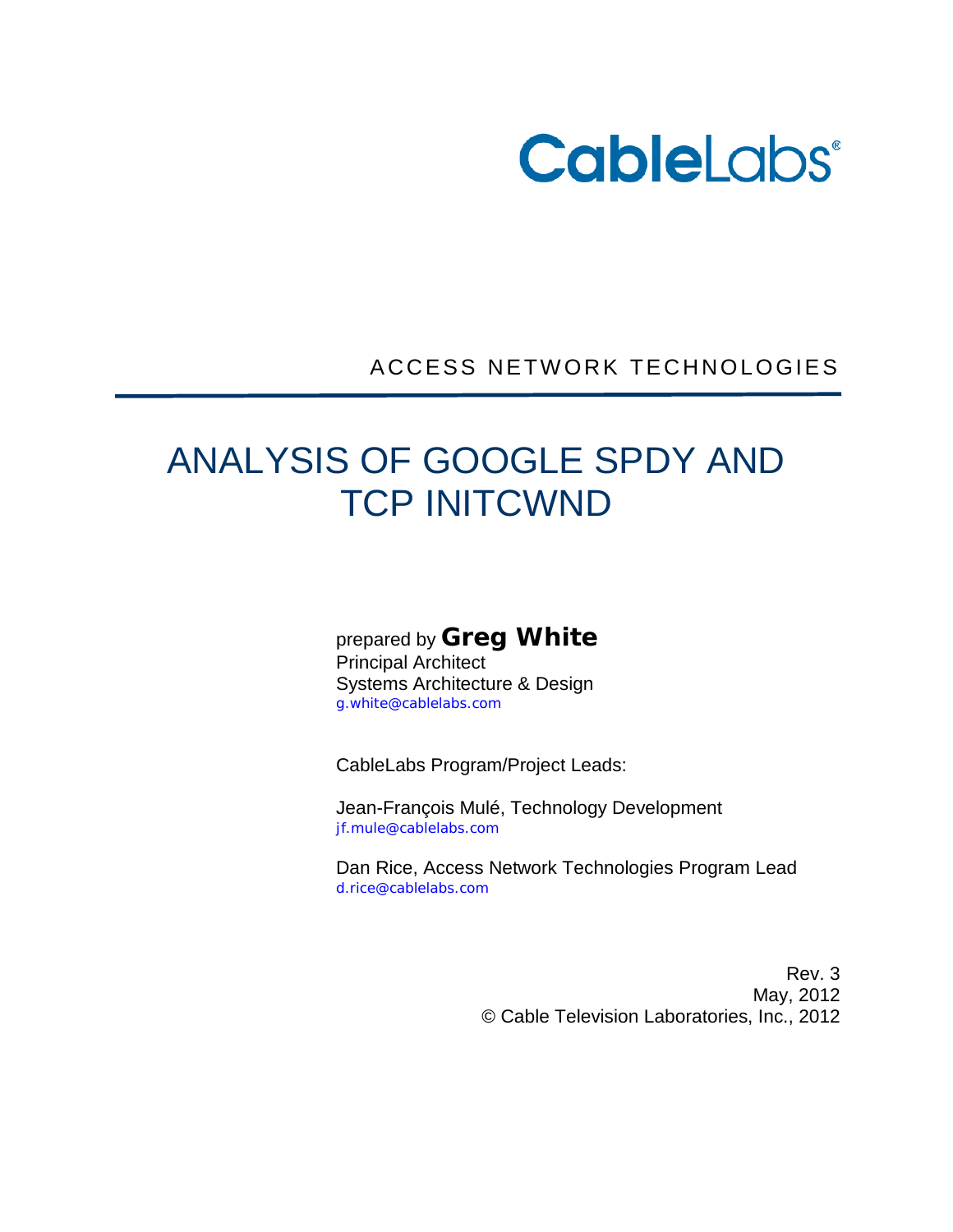# **DISCLAIMER**

This document is published by Cable Television Laboratories, Inc. ("CableLabs®") to provide information to the cable industry. CableLabs reserves the right to revise this document for any reason including, but not limited to, changes in laws, regulations, or standards promulgated by various agencies; technological advances; or changes in equipment design, manufacturing techniques or operating procedures described or referred to herein. This document is prepared by CableLabs on behalf of its cable operator members to facilitate the rendering, protection, and quality control of communications services provided to subscribers.

CableLabs makes no representation or warranty, express or implied, with respect to the completeness, accuracy or utility of the document or any information or opinion contained in this document. Any use or reliance on the information or opinion is at the risk of the user, and CableLabs shall not be liable for any damage or injury incurred by any person arising out of the completeness, accuracy or utility of any information or opinion contained in this document.

This document is not to be construed to suggest that any manufacturer modify or change any of its products or procedures, nor does this document represent a commitment by CableLabs or any member to purchase any product whether or not it meets the described characteristics. Nothing contained herein shall be construed to confer any license or right to any intellectual property, whether or not the use of any information herein necessarily utilizes such intellectual property.

This document is not to be construed as an endorsement of any product or company or as the adoption or promulgation of any guidelines, standards, or recommendations.

# **ACKNOWLEDGMENTS**

The author would like to thank Marc Weaver, Darshak Thakore, Eric Winkelman, Robin Sam Ku, Scott Maize, and Rob Moon for their assistance in developing and configuring the test bed, and collecting the data presented in this report. The author would also like to gratefully express his appreciation to Ken Barringer and Christie Poland for manuscript preparation assistance.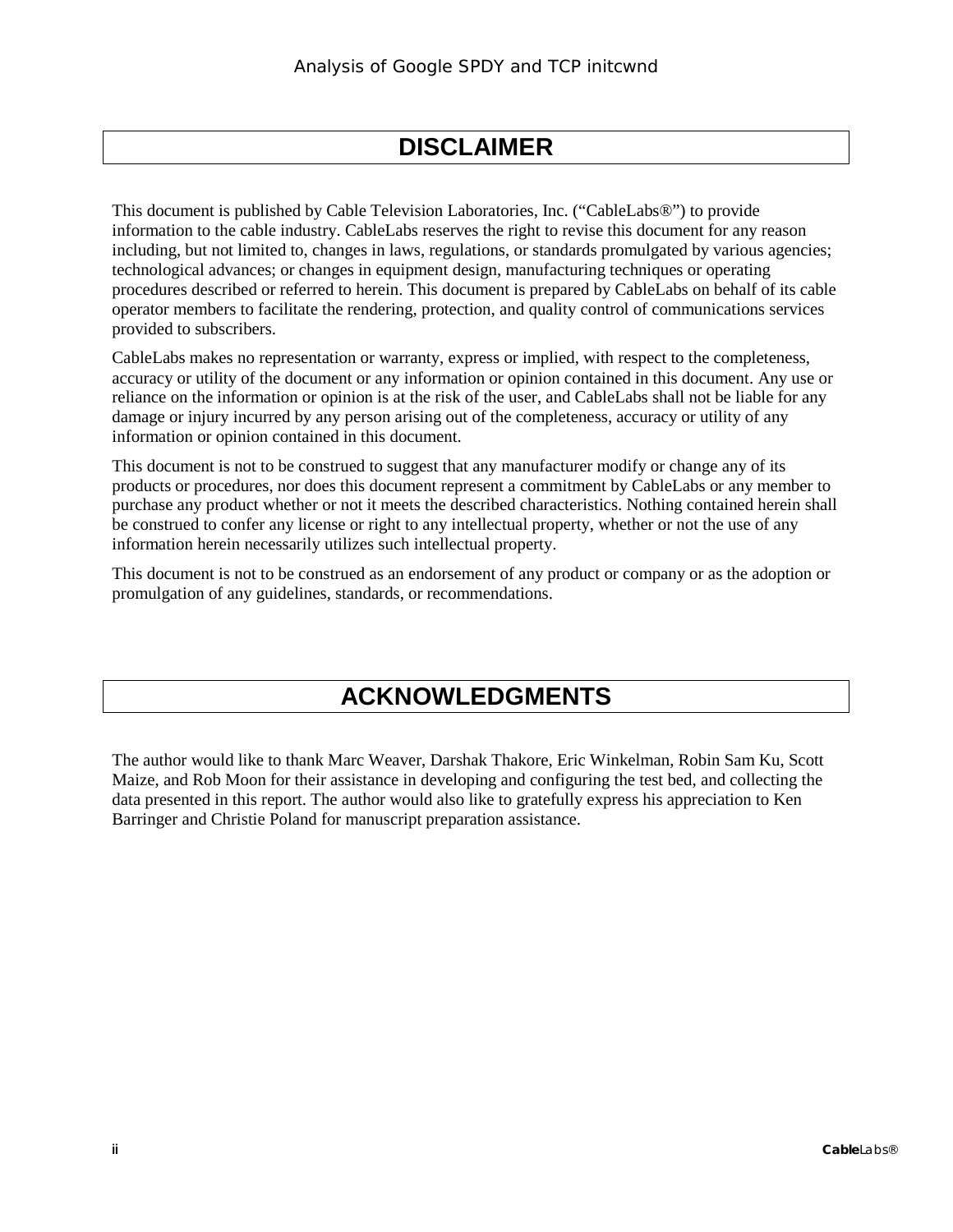# **Table of Contents**

| 1              |                                                                                                                    |  |
|----------------|--------------------------------------------------------------------------------------------------------------------|--|
| $\overline{2}$ |                                                                                                                    |  |
|                | 2.1<br>2.2<br>2.3<br>2.4<br>2.5                                                                                    |  |
| $\overline{3}$ |                                                                                                                    |  |
|                | 3.1                                                                                                                |  |
| 4              |                                                                                                                    |  |
|                | 4.1<br>4.2<br>4.2.1<br>4.2.2<br>4.2.3                                                                              |  |
| 5              |                                                                                                                    |  |
|                | 5.1<br>5.2<br>5.2.1<br>5.2.2<br>5.3<br>5.3.1<br>5.3.2<br>5.3.3<br>5.3.4<br>5.4<br>5.4.1<br>5.4.2<br>5.4.3<br>5.4.4 |  |
| 6              |                                                                                                                    |  |

# **List of Figures**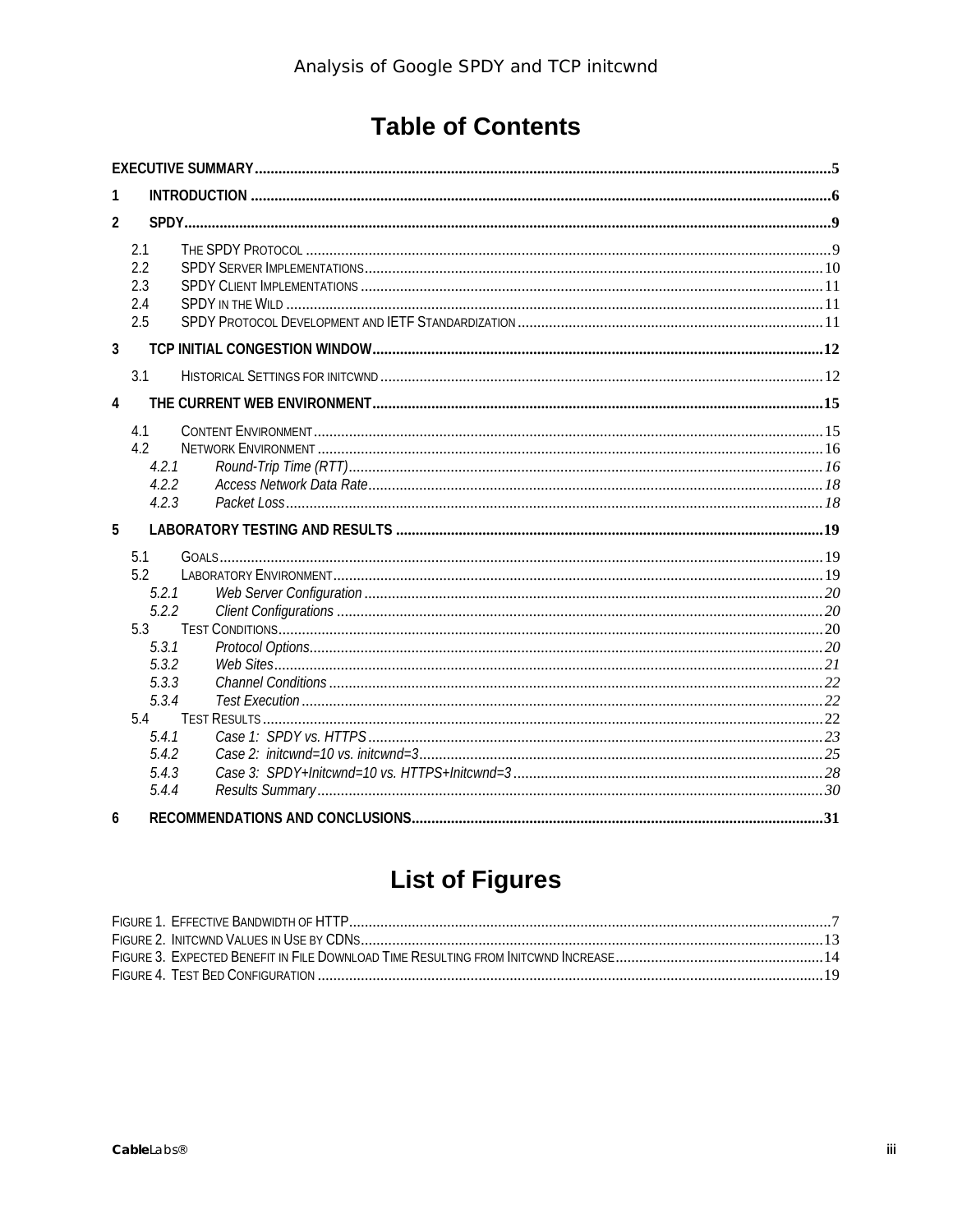# **List of Tables**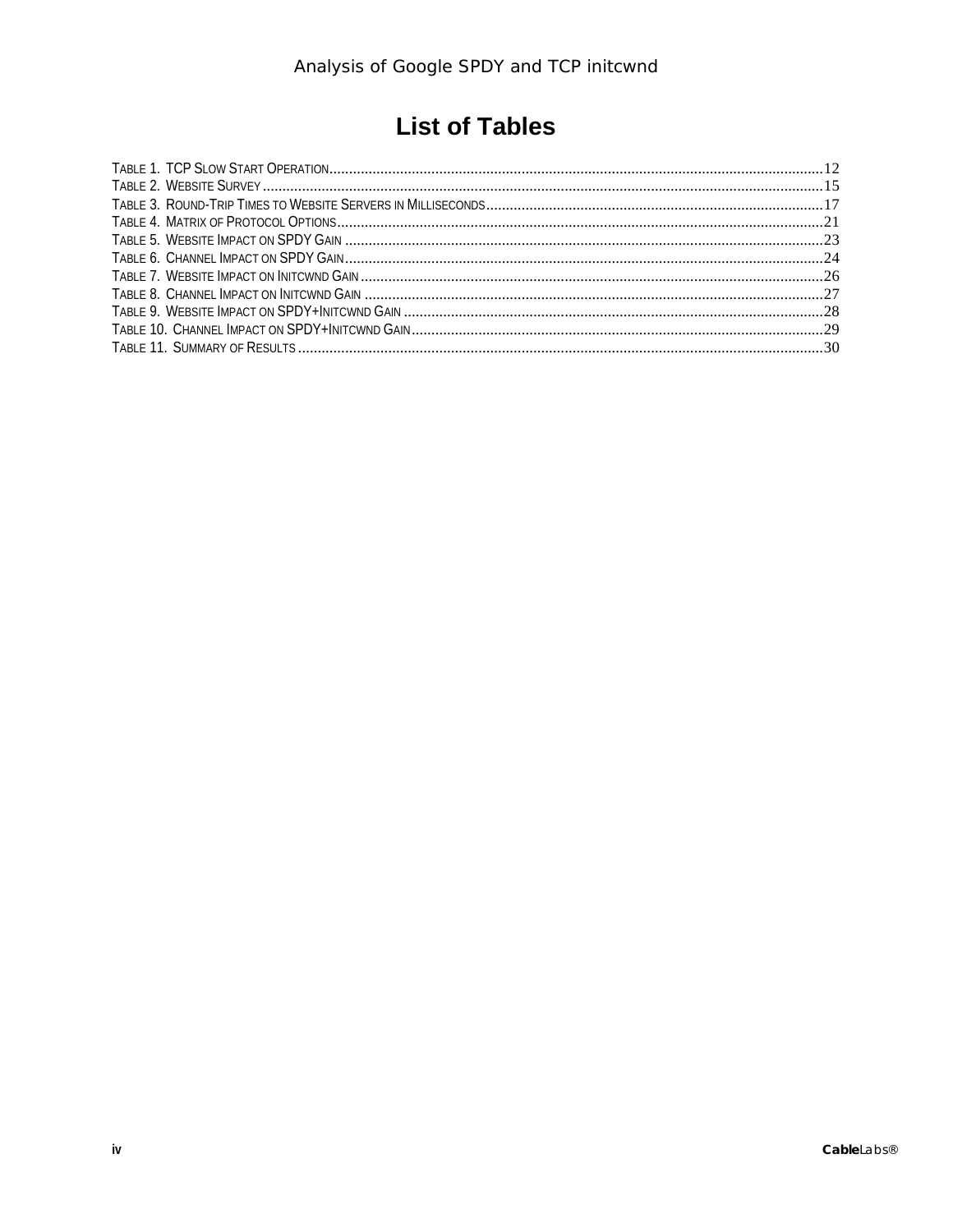# <span id="page-4-0"></span>**EXECUTIVE SUMMARY**

Making the Internet faster is the goal of many product and service companies. Many strategies exist, from data caching to packet switching, performance improvements in Internet browser clients and server software, without forgetting the transport network scaling from the fiber core to the access edges.

This report investigates two proposed protocol enhancements aimed at making the *web browsing* user experience better by optimizing the transport of web objects and thereby reducing the page load time. The two enhancements are Google SPDY, a replacement of the HyperText Transfer Protocol (HTTP) requiring client and server changes, and a TCP tune-up, an increase in the TCP initial congestion window accomplished by a setting change on the web servers. Both show promise, but there are some significant caveats, particularly with SPDY. SPDY is considered to be a strong candidate for standardization as HTTP/2.0.

In addition to a discussion of the two enhancements, this report provides the results of laboratory testing on SPDY version 2 and the proposed increase in the TCP initial congestion window in a variety of simulated conditions, comparing the page load time when using the proposed enhancement to the page load time for the default case of HTTPS and current initial congestion window settings.

The proposed enhancements generate mixed results: web page load times were reduced in some scenarios but increased significantly in others. The performance improvement (or degradation) varied depending on the number of servers, configuration of the initial TCP congestion window, and especially any network packet loss. The following results were obtained across all scenarios comparing SPDY and congestion window enhancements to standard HTTPS.

- Average reduction in page load time was 29%
- Best improvement was over 78% reduction in page load time
- Worst cases showed a negative impact, resulting in a 3.3x increase in page load time

These results lead us to the following conclusions:

- The SPDY protocol is currently a moving target, and thus it would be challenging to realize a return on investment for general-purpose usage in MSO servers.
- Protocol improvements, standardization in the IETF and wider adoption by the client/server software may warrant a second look at SPDY.
- **Some applications in controlled environments may gain by leveraging SPDY.** SPDY might be a valuable tool where the MSO provides the servers, the client software, and the web content. An example application might be an HTTP-delivered remote user interface delivered to a Set-Top Box or IP video client.
- If SPDY were adopted very widely it may have some secondary benefits for network operators through improved infrastructure scalability due to a significant reduction in concurrent TCP sessions, as well as a reduction in Packets Per Second.
- **The proposed increase in the TCP initial congestion window is straightforward,** requires no client modifications, and on its own provides consistent (albeit modest) performance gains.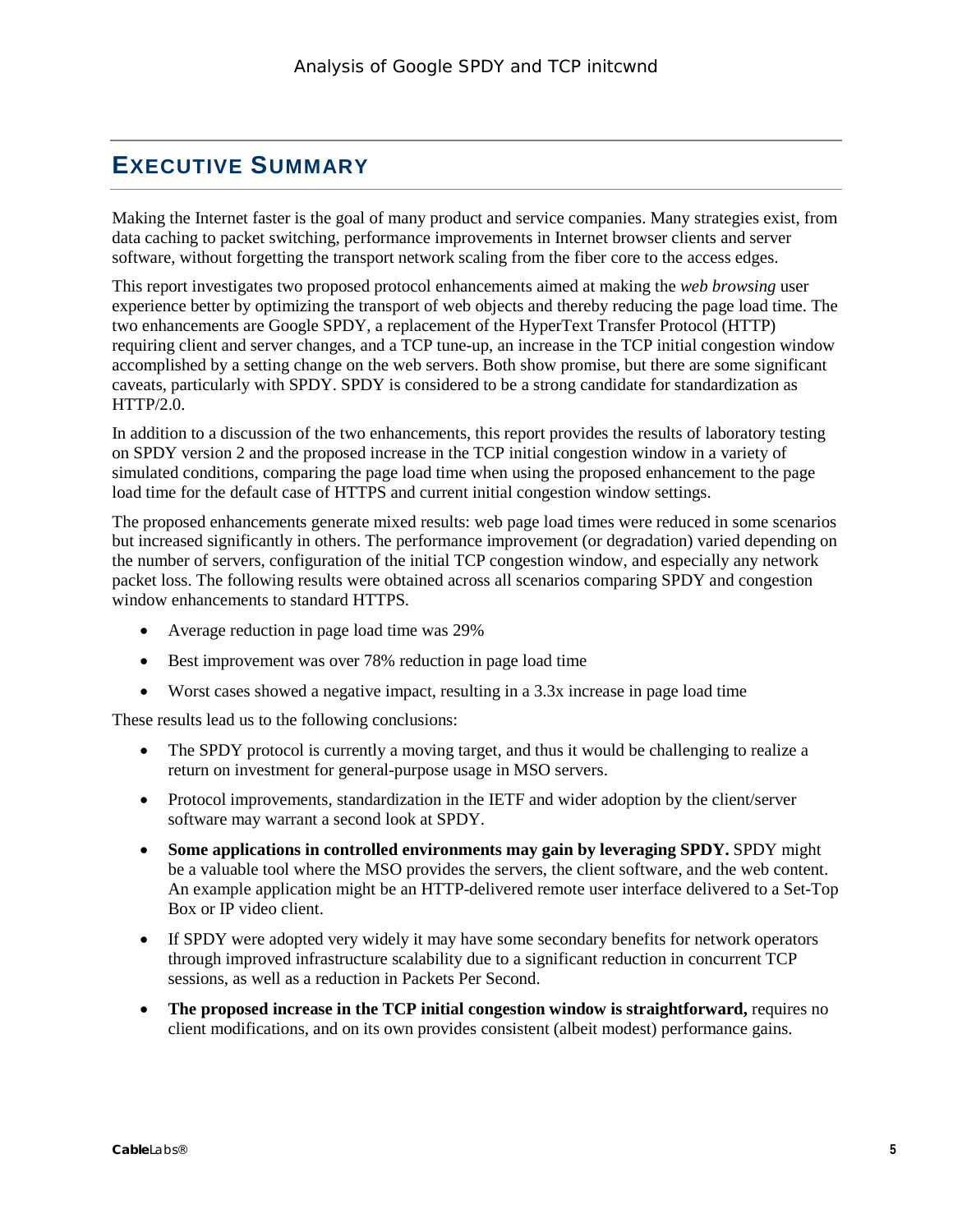# <span id="page-5-0"></span>**1 INTRODUCTION**

The current method of transporting web objects from a server to a client utilizes Hypertext Transfer Protocol version 1.1 (HTTP/1.1), running atop the Transport Control Protocol (TCP). HTTP/1.1 was published as an IETF RFC in 1999, and has since become the most widely used application-layer protocol on the Internet. TCP pre-dates HTTP/1.1 by about 18 years, and even though TCP has evolved over time, it is fundamentally unchanged, and runs atop IPv4 and IPv6.

Since the advent of the World Wide Web 15+ years ago, access network bandwidths as well as server and client CPU horsepower have increased by a factor of approximately 1.5x year-over-year, yet the apparent speed of the web (from the web browsing user's perspective) has grown much more slowly. In part, this can be explained by a concomitant increase in web page complexity, as measured by any number of attributes including total page size, number of linked resources, amount of server-side code, and lines of JavaScript. However, there is a view that the underlying protocols used to transport web resources are becoming increasingly out-of-date with the network and computing resources that are in use today, and that significant improvements in performance (generally page load time) can be achieved by revisiting these fundamental technologies.

**The user perception of the speed of the Internet–the time it takes to load a web page–has not followed Moore's law.**

Bolstering this view is the fact that while network bandwidths have been improving rapidly, network latencies have not, and there is little hope of achieving significant reductions in network latency, as it is dominated by propagation delay. The result is that a fundamental network parameter, the Bandwidth-Delay Product (BDP), is much larger today than in the early days of the Internet. It is becoming clear that HTTP/1.1 and TCP are not particularly optimized for networks with high bandwidth-delay product. [Figure 1](#page-6-0) shows Google's view of the diminishing returns for HTTP/1.1 as network bandwidth increases.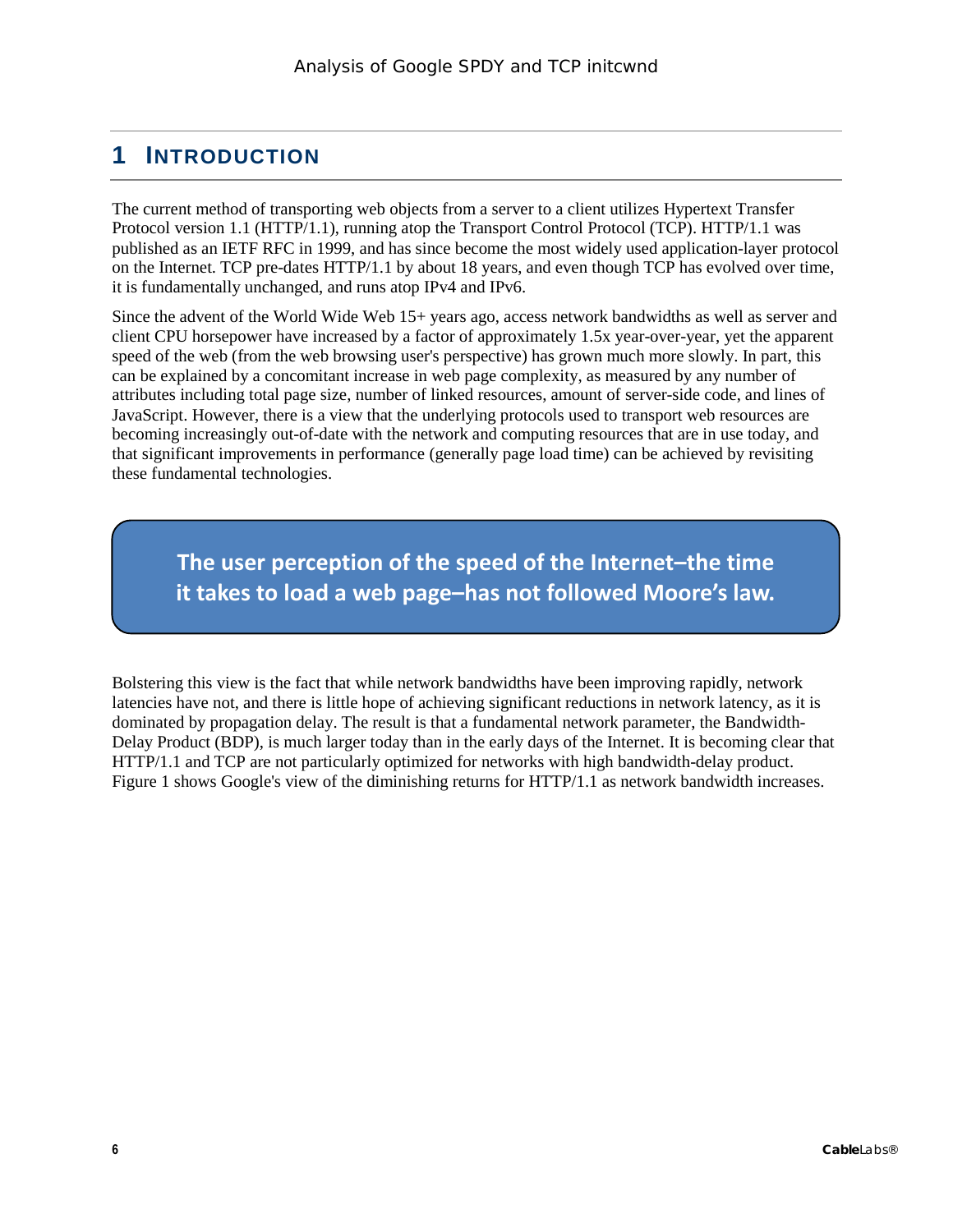

**Effective Bandwidth of HTTP** 

<span id="page-6-0"></span>[Source: SPDY Essentials, Roberto Peon & William Chan, Google Tech Talk, 12/8/11]

Furthermore, in order to maximize performance using the existing tools of HTTP/1.1 & TCP, web architects (browser, server and site developers) have employed work-arounds that have some negative implications. The most significant implications result from the use of multiple simultaneous TCP connections. Modern browsers will open up to six simultaneous TCP connections to each server from which they need to retrieve resources, and optimized websites will compound this by spreading content over multiple servers, a practice known as "domain sharding". The result is that a single browser may have 20 or more simultaneous TCP connections to the hosts of a particular site while it is downloading a single web page. The parallel nature of this approach is intended to reduce the page download time (compared to the alternative of a single, non-pipelined TCP connection), and in many cases it succeeds. However, a web browser with 20 or more simultaneous TCP sessions can drown out other applications that use a small number of TCP sessions (e.g., one). This is due to the fact that the TCP congestion avoidance algorithm provides approximately fair sharing of the bandwidth on the bottleneck link on a per-TCP-session basis. Additionally, some browsers do not reuse TCP connections, so each web resource is retrieved using a separate TCP connection. The result is that the vast majority of sessions never reach the congestion avoidance phase, and network resources can therefore either be underutilized or excessively congested. The network overhead for establishing and tearing down all of the TCP connections can also be a concern.

A number of efforts have sprung up to develop ways to improve page download time and consequently improve the web browsing user experience. This paper discusses two proposed enhancements, both originally proposed by Google as part of their "Let's Make the Web Faster" project [\[http://code.google.com/speed/\]](http://code.google.com/speed/). The first is a replacement for HTTP/1.1, called SPDY, which aims to make more efficient use of the network in common web browsing scenarios. The second is an incremental enhancement to the TCP protocol in the form of an increase in the server's initial congestion window (initcwnd).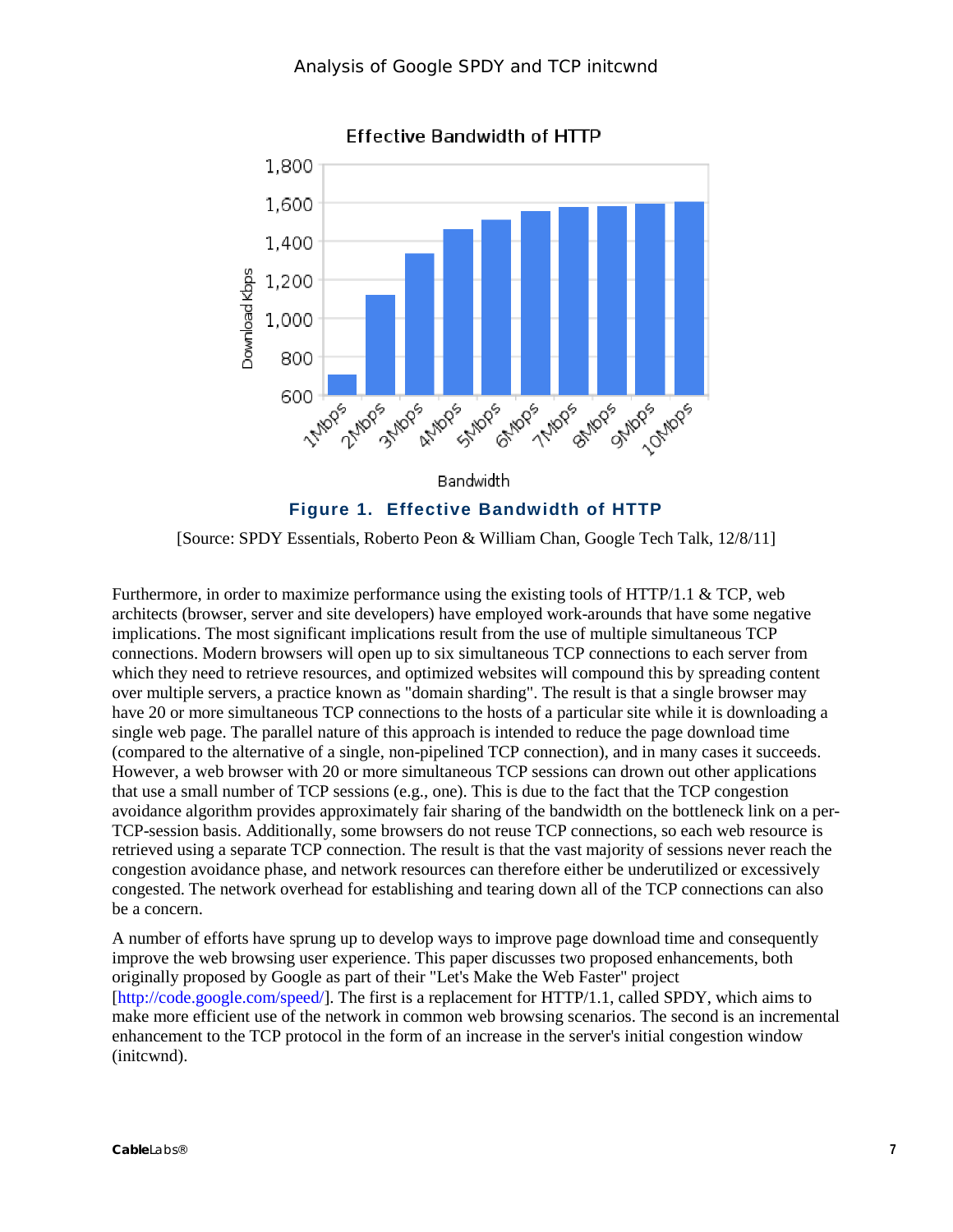In addition to a discussion of the two proposed enhancements, this paper presents the results of laboratory testing conducted by CableLabs on both technologies independently, and on the combination of the two technologies.

**Could TCP or HTTP optimization help improve the load page time?**

**Two proposed solutions are tested in this report.**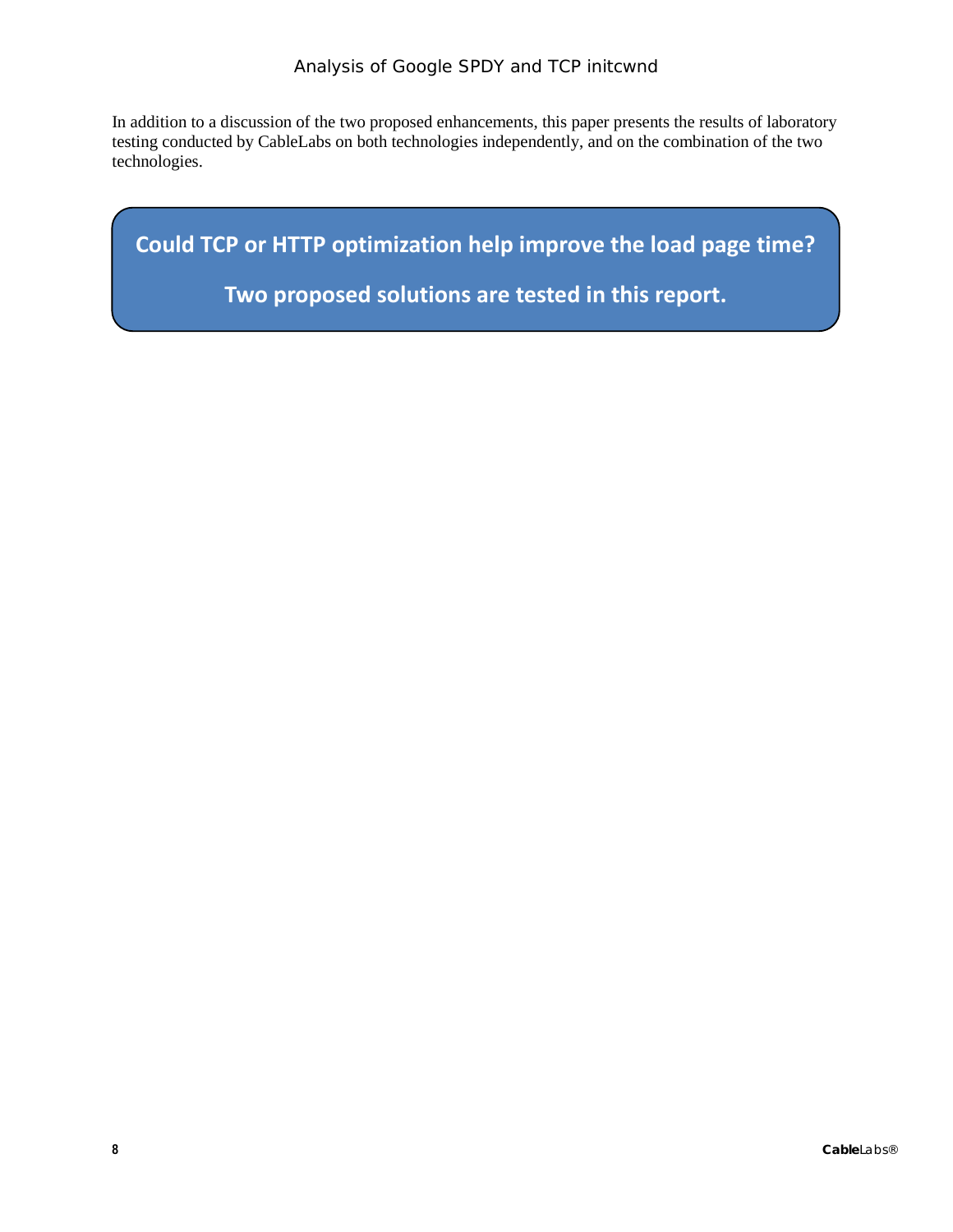# <span id="page-8-0"></span>**2 SPDY**

SPDY [\[http://www.chromium.org/spdy\]](http://www.chromium.org/spdy) is an experimental protocol developed by Mike Belshe and Roberto Peon of Google in late 2009 to replace HTTP/1.1 communication for transporting web content between a client and a server. It is deployed in production on many Google servers but requires a compatible browser such as Google Chrome. The stated goals of SPDY are:

- 50% reduction in page load time
- Minimize deployment complexity
- Avoid changes to content by web authors
- Solve this collaboratively via open-source software

At the time of this study, the current implemented version of SPDY is version 2 (SPDY/2). Version 3 is currently being developed.

# <span id="page-8-1"></span>**2.1 THE SPDY PROTOCOL**

SPDY/2 retains the HTTP/1.1 metadata, but replaces the transport aspects of HTTP with a more streamlined approach. SPDY has three basic features that are used to accelerate the loading of a page:

- **Multiplexed streams** The fundamental enhancement of SPDY is that multiple resources can be retrieved via a single TCP connection. The expectation (and current implementation in Chrome) is for the client to open a single TCP connection to each server, and to request all resources of the server over that single connection. The use of a single TCP connection in this way allows the congestion avoidance algorithm in TCP to more effectively manage data flow across the network. Also, the client can include multiple requests in a single message, thereby reducing overhead and the number of round-trip times necessary to begin file transfer for requests beyond the first. While this is similar to HTTP pipelining [\[http://en.wikipedia.org/wiki/HTTP\\_pipelining\]](http://en.wikipedia.org/wiki/HTTP_pipelining), the difference introduced by SPDY is that the server can transfer all of the resources in parallel (multiplexed) without the "head-of-line blocking" problem that can occur with HTTP pipelining.
- **Request prioritization** While SPDY may serve to decrease total page load time, one sideeffect of stream multiplexing is that a critical page resource might be delivered more slowly due to the concurrent delivery of a less critical resource. To prevent this, SPDY provides a way for the client to indicate relative priorities for the requested resources. For example, if a JavaScript library is required in order to generate URLs for additional page resources, the client can request that the library be delivered with higher priority so that it isn't holding up those subsequent requests.
- **HTTP header compression** SPDY mandates that HTTP headers be compressed to reduce the number of bytes transferred. HTTP Header compression has been an Internet standard but it is not widely used. Google SPDY makes it mandatory. This might be a fairly small gain on the response headers, but it can provide a significant benefit on the requests (which in many cases are entirely headers). For example, each request from a particular client to a particular server includes an identical user-agent string (which can be in excess of 100 bytes), and in some cases the same cookie is sent in each request. Both Chromium and Firefox developers have reported approximately 90% header compression using the proposed zlib compression. This could allow a lot more requests to be packed into each request packet.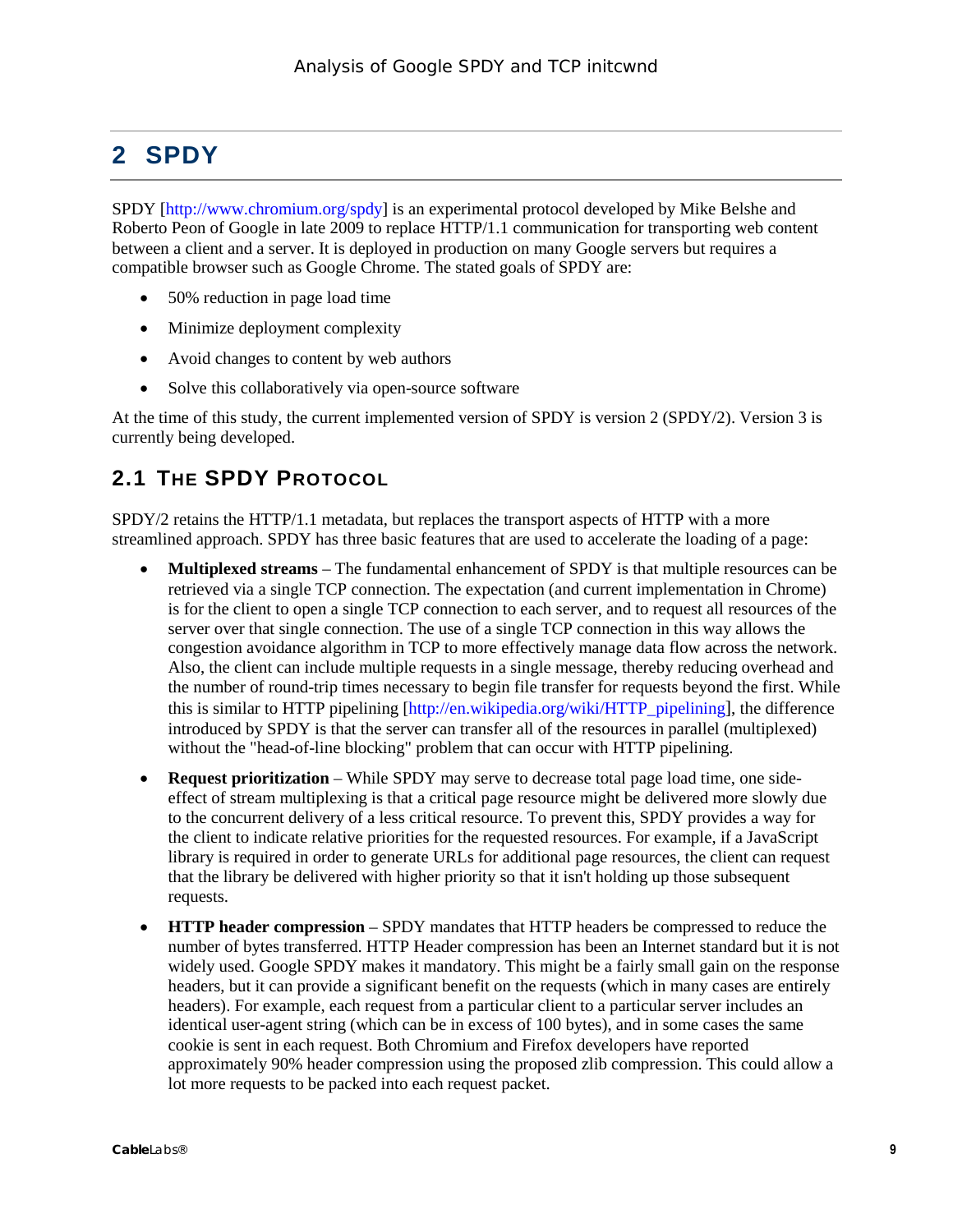SPDY also has two advanced features that can be used in certain cases to further accelerate the web user experience:

- **Server Push** SPDY allows the server to create a stream to the client, and via this stream send web resources that were not explicitly requested by the client. The expectation is that the client will cache the pushed resource, and then upon needing it, will retrieve it from local cache. This function could potentially be used by the server to push objects (of which the client isn't yet aware) that are necessary for rendering the current page. Additionally, this function could be used to push resources for related pages that the user may be likely to request. The heuristics used by the server to decide when/if to push objects and what those objects are is left to the server implementer. This feature is somewhat controversial, but the authors defend it by pointing out that it is better than the practice of "in-lining" resources into the html page, since it allows the pushed resources to be cached for multiple future usages.
- **Server Hint** SPDY defines a new header that the server can use to suggest additional resources that the client should request. This is a less forceful approach than the Server Push, and allows the client to be involved in the decision whether or not a particular resource is delivered. The client might, for example, examine its own cache and only request resources that are not resident in local cache. On the other hand, Server Hint theoretically requires one additional round trip that would be eliminated by Server Push.

SPDY/2 runs solely over an encrypted (TLS) connection. The rationale for this is three-fold:

- 1. TLS involves a client-server handshake to negotiate cipher-suite. The authors of SPDY extend this handshake to negotiate whether SPDY can be used. This Next Protocol Negotiation (NPN) [\[http://tools.ietf.org/id/draft-agl-tls-nextprotoneg\]](http://tools.ietf.org/id/draft-agl-tls-nextprotoneg) allows the use of the https:// URI, rather than a new spdy:// URI, and as a result a single html page can work for clients that support SPDY and clients that don't.
- 2. TLS passes through firewalls and bypasses intermediaries. Many HTTP requests today are processed (and modified) by transparent proxies without the knowledge of the end-user. It would create a tremendous barrier to adoption of SPDY if it were necessary for intermediaries to be upgraded to handle the new protocol.
- 3. Encryption is good. The authors of SPDY state a philosophical belief that all HTTP traffic should be encrypted. They cite the relative ease by which traffic (particularly Wi-Fi traffic) can be snooped.

### <span id="page-9-0"></span>**2.2 SPDY SERVER IMPLEMENTATIONS**

There are a number of SPDY server implementations that are in various stages of development as open source projects. The Chromium project maintains a list of the implementations available [\[http://www.chromium.org/spdy/\]](http://www.chromium.org/spdy/). Many of these implementations currently support a subset of SPDY functionality and/or support SPDY version 1. At the time of drafting this report, only two implementations appear to support SPDY/2 in a reliable way. The first is the Chromium "FLIP Server" (FLIP was an early internal code-name for SPDY within Google). This server is built off of the immense Chromium source tree. The second is a Javascript implementation called "node-spdy" which is built on the node.js server framework.

Work was started on an Apache module for SPDY, but it is currently incomplete.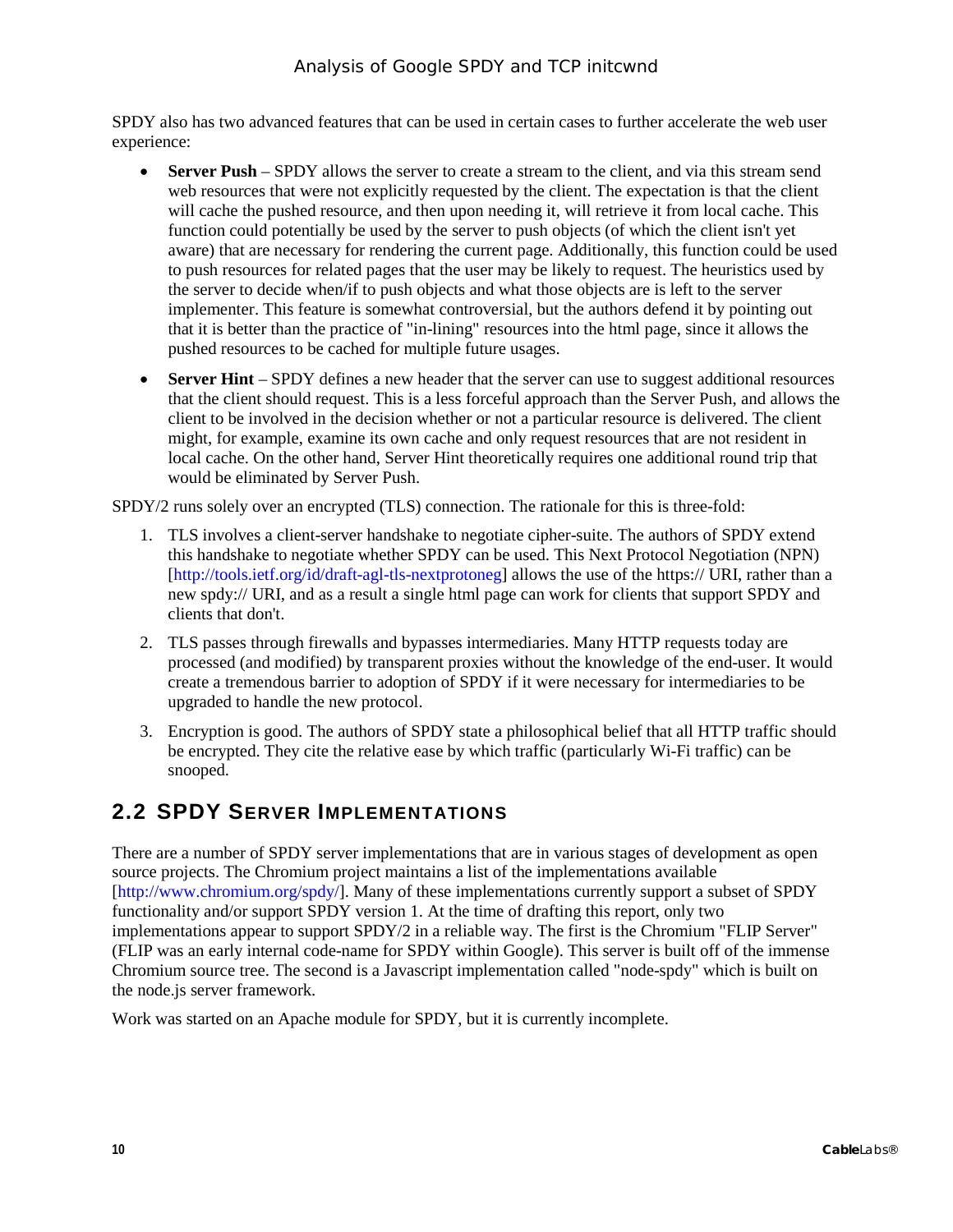**Google SPDY is deployed by Google for gmail, Picasa, Google+, Google Docs and Amazon for its Kindle Fire Silk web browser**

## <span id="page-10-0"></span>**2.3 SPDY CLIENT IMPLEMENTATIONS**

On the client side, the Chrome browser is the most important current implementation. The current version of Chrome supports SPDY/2 by default, and includes a built-in diagnostics function that allows the user to examine the active SPDY sessions [chrome://net-internals/#spdy]. The Mozilla Firefox browser includes SPDY/2 support as well, but is only available in the Firefox 11 "aurora" builds (the current mainline version is Firefox 9), and is disabled by default. Finally, the Silk browser in the Amazon Kindle Fire tablet computer purportedly utilizes SPDY/2 for its connection to the Amazon EC2 cloud when performing web acceleration.

### <span id="page-10-1"></span>**2.4 SPDY IN THE WILD**

In terms of live web content, the most significant, publicly available sites that serve content via SPDY are run by Google. Many of the Google properties have SPDY/2 enabled, including Gmail, Google Docs, Picasa, Google+, and Google Encrypted Search. All of these sites utilize only the basic SPDY features; there are no known live instances of Server Push or Server Hint. In addition, the web acceleration companies Cotendo (acquired by Akamai in Dec. 2011) and Strangeloop indicate that they have deployed SPDY in some capacity.

### <span id="page-10-2"></span>**2.5 SPDY PROTOCOL DEVELOPMENT AND IETF STANDARDIZATION**

Google has actively solicited input on enhancements to the SPDY/2 protocol. Up until very recently, development and discussion of SPDY/3 has taken place on an open, Google-managed forum. However, the SPDY/3 draft was submitted to the IETF HTTPbis working group on February 23, 2012, for comments [\[http://tools.ietf.org/id/draft-mbelshe-httpbis-spdy\]](http://tools.ietf.org/id/draft-mbelshe-httpbis-spdy), and it is expected that some if not all of the further development will take place on the HTTPbis mailing list. Along with the draft came an IPR declaration by Google, which provides a royalty-free-with-reciprocity license.

In addition, on January 24, 2012, the chair of the IETF HTTPbis WG proposed that work begin on an HTTP/2.0 based at least in part on SPDY. This proposal has sparked intense discussion in the HTTPbis working group. While it appears that many support the initiation of work on HTTP/2.0, it is less clear how much of SPDY will end up being an integral part of it.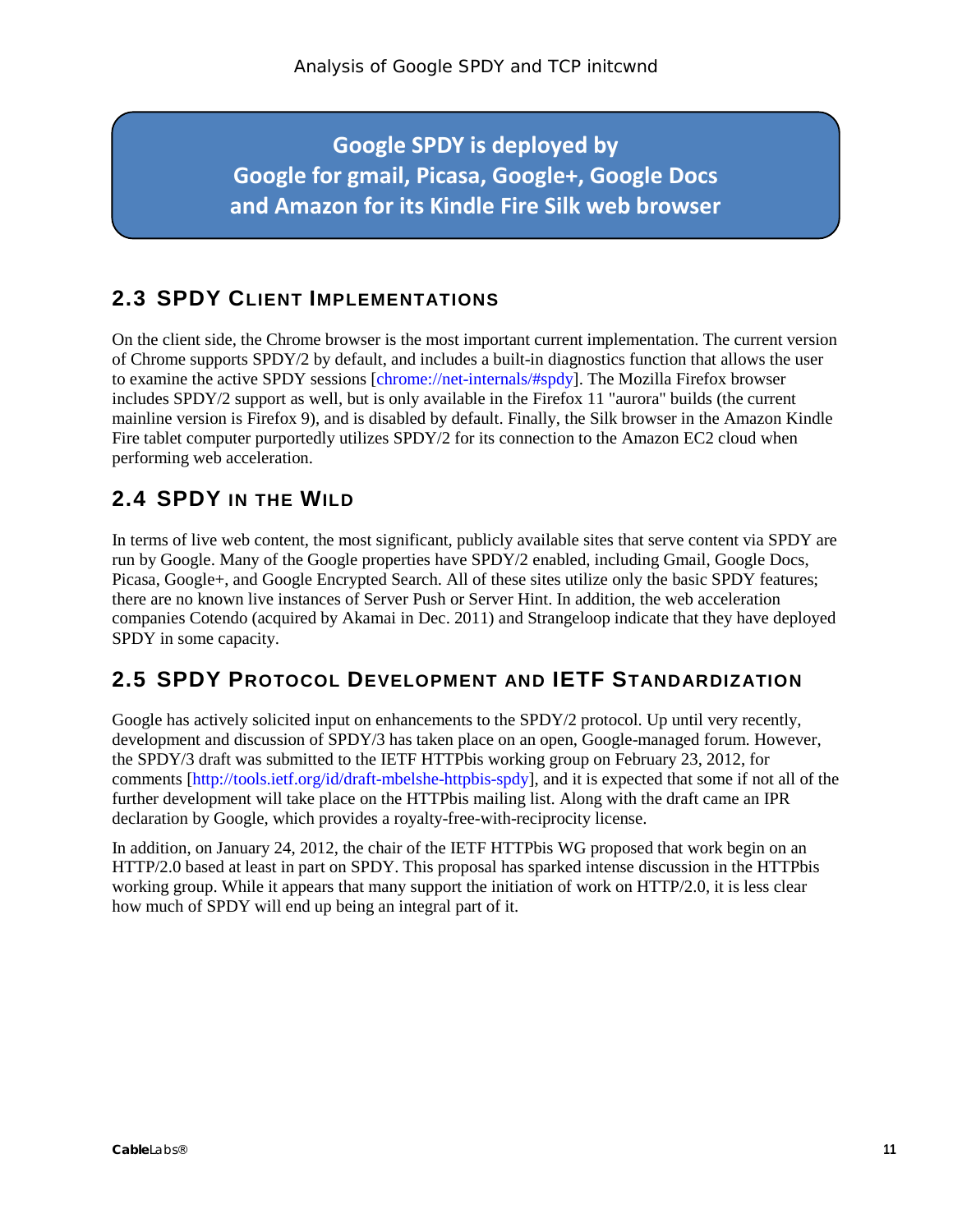# <span id="page-11-0"></span>**3 TCP INITIAL CONGESTION WINDOW**

The TCP initial congestion window (initcwnd) is used at the start of a TCP connection. In the context of an HTTP session, the server's initcwnd setting controls how many data packets will be sent in the first burst of data from the server. It is a standard protocol parameter that can be changed on Linux servers via a simple command line.

<span id="page-11-2"></span>Absent packet loss or receiver window limits, the TCP slow start operation looks like:

| <b>Round-Trip #</b> | <b>Client</b>                  | <b>Server</b>                        |
|---------------------|--------------------------------|--------------------------------------|
|                     | <b>TCP SYN</b>                 | <b>TCP SYN/ACK</b>                   |
| 2                   | TCP ACK & HTTP GET <url></url> | initewnd data packets                |
| 3                   | <b>TCP ACKs</b>                | 2*initewnd data packets              |
| 4                   | <b>TCP ACKs</b>                | 4 <sup>*</sup> initewnd data packets |
|                     |                                | and so $\alpha$                      |

#### **Table 1. TCP Slow Start Operation**

## <span id="page-11-1"></span>**3.1 HISTORICAL SETTINGS FOR INITCWND**

A larger value for initcwnd will clearly result in fewer Round-Trip Times (RTTs) to deliver a file. However, the downside to an excessively large initcwnd is that there is an increased risk of overflowing a router buffer on an intermediate hop, resulting in an increase in latency from packet loss and retransmissions. A value of initcwnd that is greater than the Bandwidth-Delay Product (BDP) of the network path between the server and client has an increased likelihood of causing packet loss that may lead to poor performance.

As network bandwidths have increased over time, the BDP has increased, and as a result the defined value for initcwnd has been adjusted. The early specifications for TCP [RFC1122, RFC2001] required that a TCP implementation set initcwnd to 1 packet. Starting in 2002 [RFC2414, RFC3390], the initcwnd value was raised to 4000 bytes (effectively 3 packets in most networks).

Google has submitted an IETF draft [\[http://tools.ietf.org/id/draft-ietf-tcpm-initcwnd\]](http://tools.ietf.org/id/draft-ietf-tcpm-initcwnd) proposing that initcwnd now be increased to at least 10 packets, based on a series of tests performed using production Google servers [\[http://code.google.com/speed/articles/tcp\\_initcwnd\\_paper.pdf\]](http://code.google.com/speed/articles/tcp_initcwnd_paper.pdf). In Google's tests, a value of 10-16 packets resulted in the minimum average latency for delivery of web resources.

In November 2011, CDN Planet [\[http://www.cdnplanet.com\]](http://www.cdnplanet.com/) performed an assessment of CDNs to see what value is currently used for initcwnd. Many CDNs have already increased their initcwnd beyond 3 packets, some as high as 10-16 packets.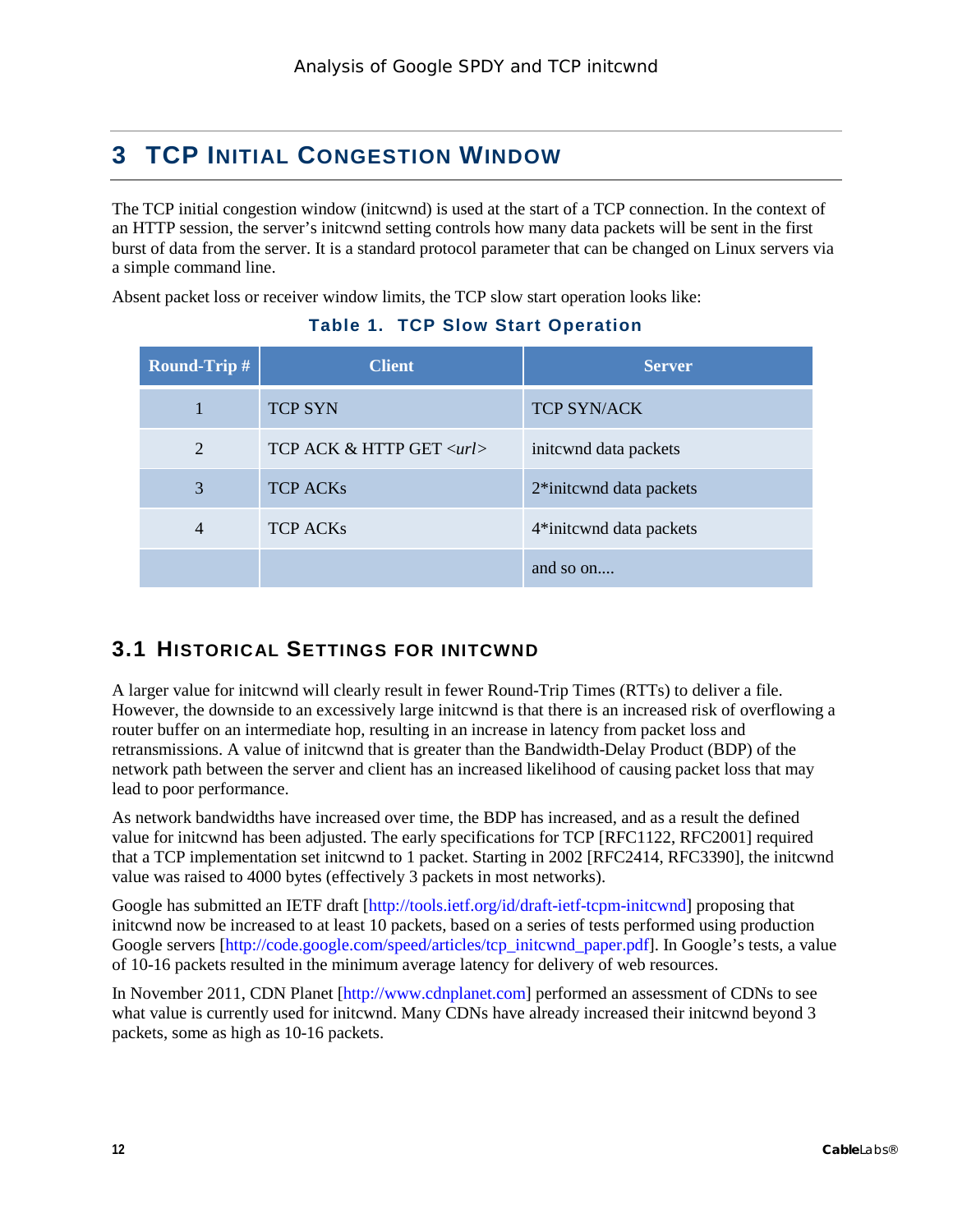**initcwind is the number of TCP packets sent during the initial burst of data. By default, web servers use an initcwnd setting of 3.**

### **The proposed enhancement is to set the default setting to 10.**

**Some CDNs have increased it to 10 and even 16. Linux 2.6.39 increased the default window to 10.**



[Source: [www.cdnplanet.com](http://www.cdnplanet.com/) Nov 16, 2011]

<span id="page-12-0"></span>This increase from a value of 3 to a value of 10 will result in the elimination of up to 2 RTTs for each file transfer. The maximum gain will be seen for files that take 9 packets to deliver (i.e., files around 11 kB in size). Files of that size would take 4 RTTs to deliver using the default initcwnd, but can be delivered in 2 RTTs with the proposed increase, a 50% improvement. Files smaller than about 3 kB will not experience any acceleration. [Figure 3](#page-13-0) shows the expected percent reduction in file download time as a function of file size under the following assumptions:

- 100ms RTT
- 10 Mbps Downstream limit
- 0% Random Packet Loss
- TCP Receiver Window of 512 KB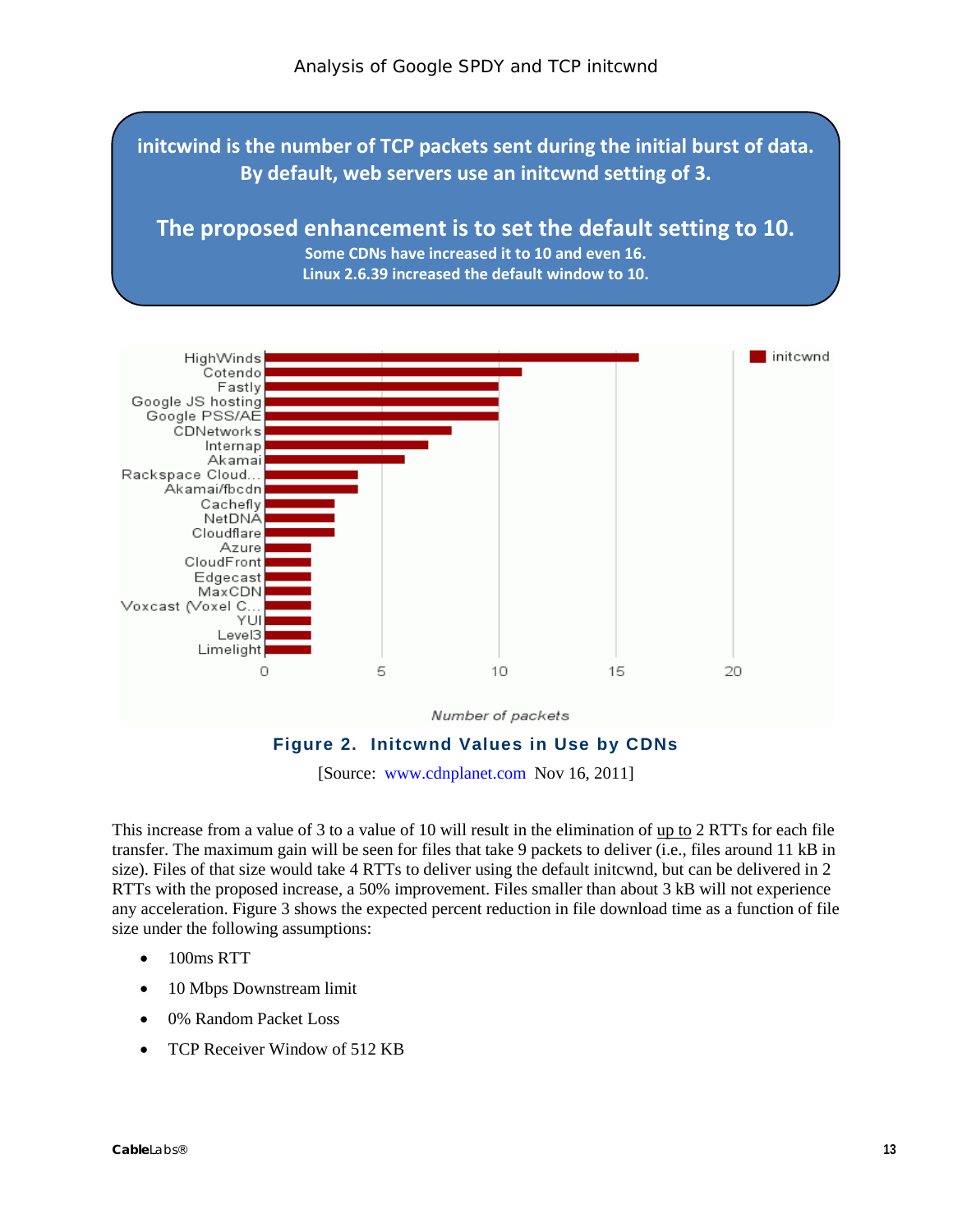

<span id="page-13-0"></span>**Figure 3. Expected Benefit in File Download Time Resulting from Initcwnd Increase**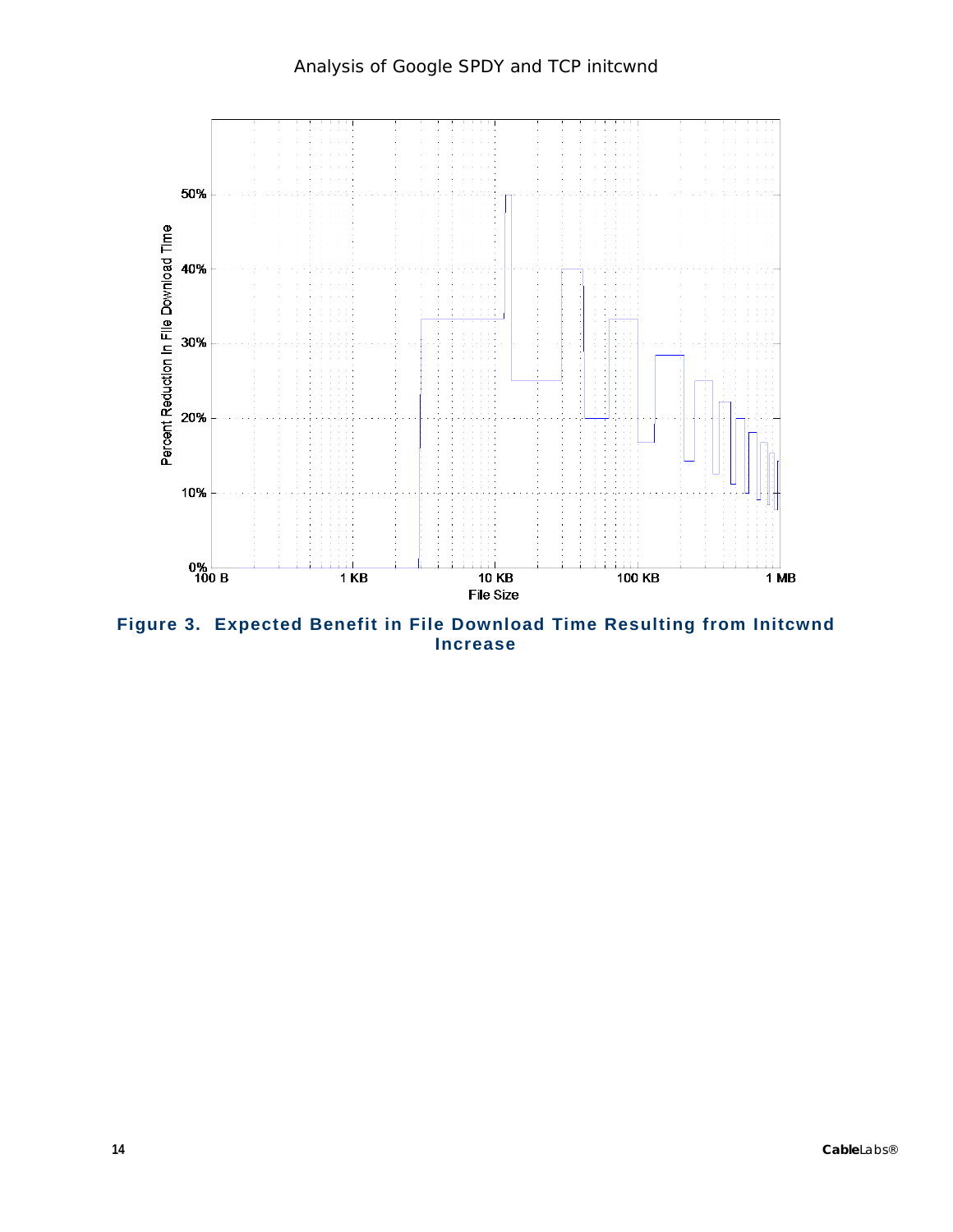# <span id="page-14-0"></span>**4 THE CURRENT WEB ENVIRONMENT**

### <span id="page-14-1"></span>**4.1 CONTENT ENVIRONMENT**

The construction of web page content plays a very important role in determining the page load time. In order to validate the two proposed enhancements, we will create a test bed that consists of web servers, web clients and web content. We performed a survey of some popular (and resource heavy) websites in order to understand the content environment. The results shown in [Table](#page-14-2) 2 indicate, for each site's home page, the number of servers from which content was drawn, the number of resources requested, the total transferred size of all page resources, and the page load time. The reported page load time is the total time to download all of the resources for the page. It is possible, and even likely, that one or more of these pages are largely complete (perhaps only missing some non-critical resources) in significantly less time than is reported here.

Additionally, for each webpage we evaluated the percentage of total resources that were requested from the top N servers for the page, for values of N between 1 and 5. For example, Engadget receives 34% of the web objects from the most used server, 82% of the objects from 3 most used servers and 87% of them come from the 5 servers with the highest count.

These servers may include the host servers for the website, CDN servers for images and media content, advertising servers for ad content, and analytics collection, among other types of resources.

<span id="page-14-2"></span>

|                 |                |             |                         |                   |       |       | % of GETs from top N servers |       |       |
|-----------------|----------------|-------------|-------------------------|-------------------|-------|-------|------------------------------|-------|-------|
| Page            | <b>servers</b> | <b>GETs</b> | total page<br>size (KB) | total time<br>(s) | $N=1$ | $N=2$ | $N=3$                        | $N=4$ | $N=5$ |
| Engadget        | 26             | 278         | 1500                    | 23                | 34%   | 67%   | 82%                          | 85%   | 87%   |
| <b>NY</b> Times | 27             | 148         | 1500                    | 13.6              | 33%   | 49%   | 59%                          | 67%   | 73%   |
| Gizmodo         | 25             | 116         | 3900                    | 13.2              | 34%   | 60%   | 69%                          | 76%   | 78%   |
| <b>CNN</b>      | 22             | 158         | 1180                    | 12.6              | 59%   | 70%   | 75%                          | 80%   | 83%   |
| comcast.net     | 12             | 55          | 606                     | 12                | 51%   | 67%   | 75%                          | 80%   | 84%   |
| <b>ESPN</b>     | 26             | 144         | 5400                    | 11.6              | 40%   | 51%   | 60%                          | 67%   | 70%   |
| Amazon          | 15             | 139         | 1100                    | 11                | 34%   | 58%   | 81%                          | 86%   | 90%   |
| RoadRunner      | 30             | 128         | 85                      | 9.5               | 27%   | 48%   | 61%                          | 65%   | 68%   |
| Wired           | 32             | 130         | 1200                    | 8.9               | 48%   | 56%   | 61%                          | 65%   | 68%   |
| eBay            | 14             | 53          | 520                     | 8.6               | 23%   | 40%   | 55%                          | 68%   | 75%   |
| LinkedIn        | 9              | 75          | 457                     | 7.17              | 48%   | 80%   | 88%                          | 92%   | 95%   |

#### **Table 2. Website Survey**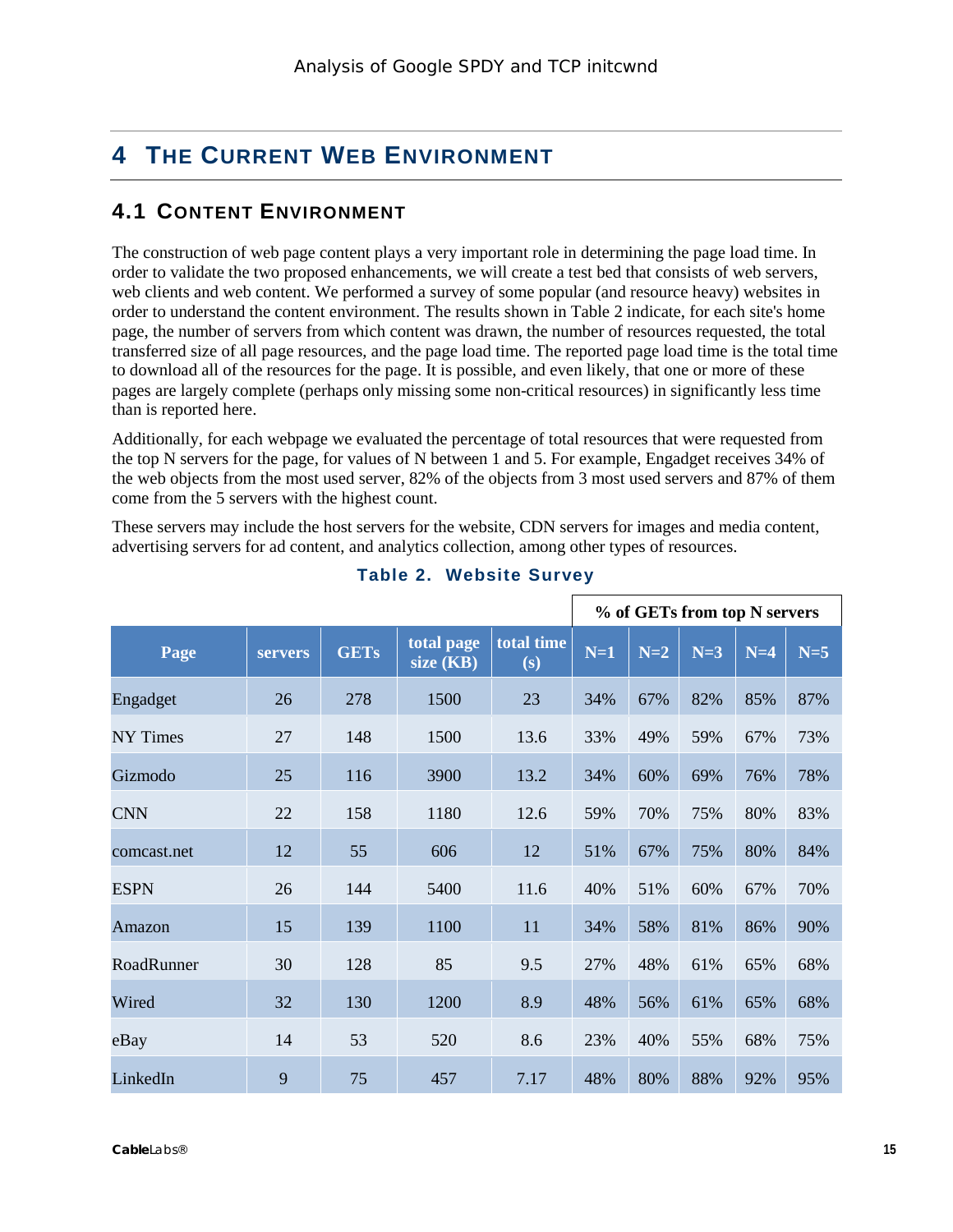|                 |                |             |                         |                              |       |       | % of GETs from top N servers |       |       |
|-----------------|----------------|-------------|-------------------------|------------------------------|-------|-------|------------------------------|-------|-------|
| Page            | <b>servers</b> | <b>GETs</b> | total page<br>size (KB) | total time<br>$(\mathbf{s})$ | $N=1$ | $N=2$ | $N=3$                        | $N=4$ | $N=5$ |
| Hulu            | 12             | 193         | 2000                    | 4.96                         | 60%   | 79%   | 87%                          | 95%   | 96%   |
| Yahoo           | 6              | 51          | 423                     | 4.6                          | 88%   | 92%   | 94%                          | 96%   | 98%   |
| YouTube         | 6              | 37          | 2400                    | 4.16                         | 41%   | 68%   | 81%                          | 92%   | 97%   |
| Google shopping | 3              | 20          | 73                      | 2.45                         | 45%   | 90%   | 100%                         | 100%  | 100%  |
| <b>Average</b>  | 18             | 115         | 1490                    | 9.8                          | 44%   | 65%   | 75%                          | 81%   | 84%   |

**Average website: 115 web objects totaling 1.5 MB from 18 different servers 80% of content comes from the top 4 servers**

# <span id="page-15-0"></span>**4.2 NETWORK ENVIRONMENT**

The network environment between the servers and the client plays an equally large role in determining page load time. The most important parameters that drive performance are the round-trip time, the bottleneck link bandwidth, and the packet loss rate.

### <span id="page-15-1"></span>4.2.1 ROUND-TRIP TIME (RTT)

In the absence of congestion, typical Internet round-trip times can range from as low as 10 milliseconds when accessing content served in close proximity, to as high as 500 milliseconds or more when accessing servers across continents. For wireline broadband customers in the U.S., the most popular websites can generally be reached with RTTs ranging from 15 ms to 150 ms. For the websites included in the survey in Sectio[n 4.1,](#page-14-1) a sample TCP RTT to each of the top-five servers (in terms of number of resources requested) from CableLabs headquarters in Louisville, Colorado, is shown (in milliseconds) in [Table](#page-16-0) 3 along with a summary of the minimum, mean, and max RTT of those top-five servers. The RTT was calculated by doing a TCP "ACK RTT" analysis of a packet capture of each page load using the Wireshark tool. The ISP connection used during this testing consisted of two load-balanced 100 Mbps duplex links with a mean RTT of less than 2 ms.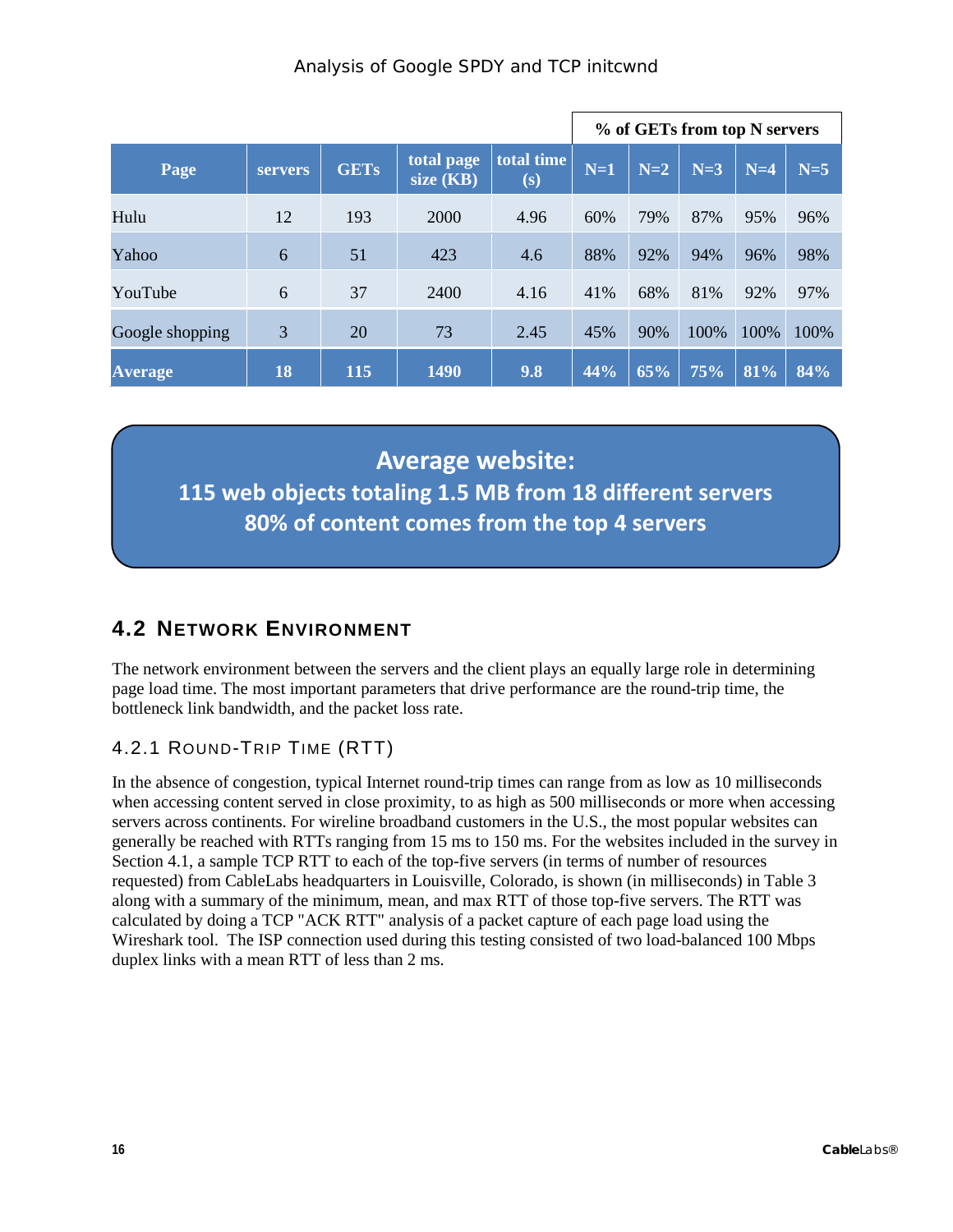<span id="page-16-0"></span>

| Page            | server 1 | server 2 | server 3 | server 4 | server 5 | min | average | max |
|-----------------|----------|----------|----------|----------|----------|-----|---------|-----|
| Engadget        | $63*$    | $62*$    | $64*$    | $62*$    | 38       | 38  | 57.8    | 64  |
| <b>NY Times</b> | $64*$    | $64*$    | $62*$    | $64*$    | $64*$    | 62  | 63.6    | 64  |
| Gizmodo         | $37*$    | 39*      | 134      | 25       | 22       | 22  | 51.4    | 134 |
| <b>CNN</b>      | 46*      | 53       | $69*$    | 32       | 45       | 32  | 49.0    | 69  |
| Comcast.net     | $65*$    | $69*$    | 94       | 28       | 71       | 28  | 65.4    | 94  |
| <b>ESPN</b>     | $64*$    | 33       | $65*$    | $64*$    | $64*$    | 33  | 58.0    | 65  |
| Amazon          | 35       | $72*$    | $16*$    | 98       | 33       | 16  | 50.8    | 98  |
| RoadRunner      | 56       | 58       | $29*$    | $52*$    | $61*$    | 29  | 51.2    | 61  |
| Wired           | $70*$    | 114      | 66*      | $24*$    | 85       | 24  | 71.8    | 114 |
| eBay            | $62*$    | 75       | $64*$    | $62*$    | 62       | 62  | 65.0    | 75  |
| LinkedIn        | $50*$    | $72*$    | 78       | 54       | $63*$    | 50  | 63.4    | 78  |
| Hulu            | $65*$    | $67*$    | 66*      | $64*$    | 22       | 22  | 56.8    | 67  |
| Yahoo           | 28       | 27       | 64       | 29       | 61       | 27  | 41.8    | 64  |
| YouTube         | 23       | 25       | 23       | 22       | 22       | 22  | 23.0    | 25  |
| Google shopping | 34       | 42       | 43       | 22       |          | 22  | 35.3    | 43  |

#### **Table 3. Round-Trip Times to Website Servers in Milliseconds**

\* denotes a host run by a CDN provider.

**The RTT measurements on sample sites Minimum RTT: 16ms Maximum RTT: 134ms Mean RTT: 53.8 ms**

When network links are congested, a phenomenon referred to as "bufferbloat" can result in an increase in RTT on the order of hundreds of milliseconds. Bufferbloat arises due to the fact that many network elements support much more buffering than is needed to maintain full link utilization. These oversized buffers will be kept full by the TCP (particularly when there are multiple simultaneous sessions), thereby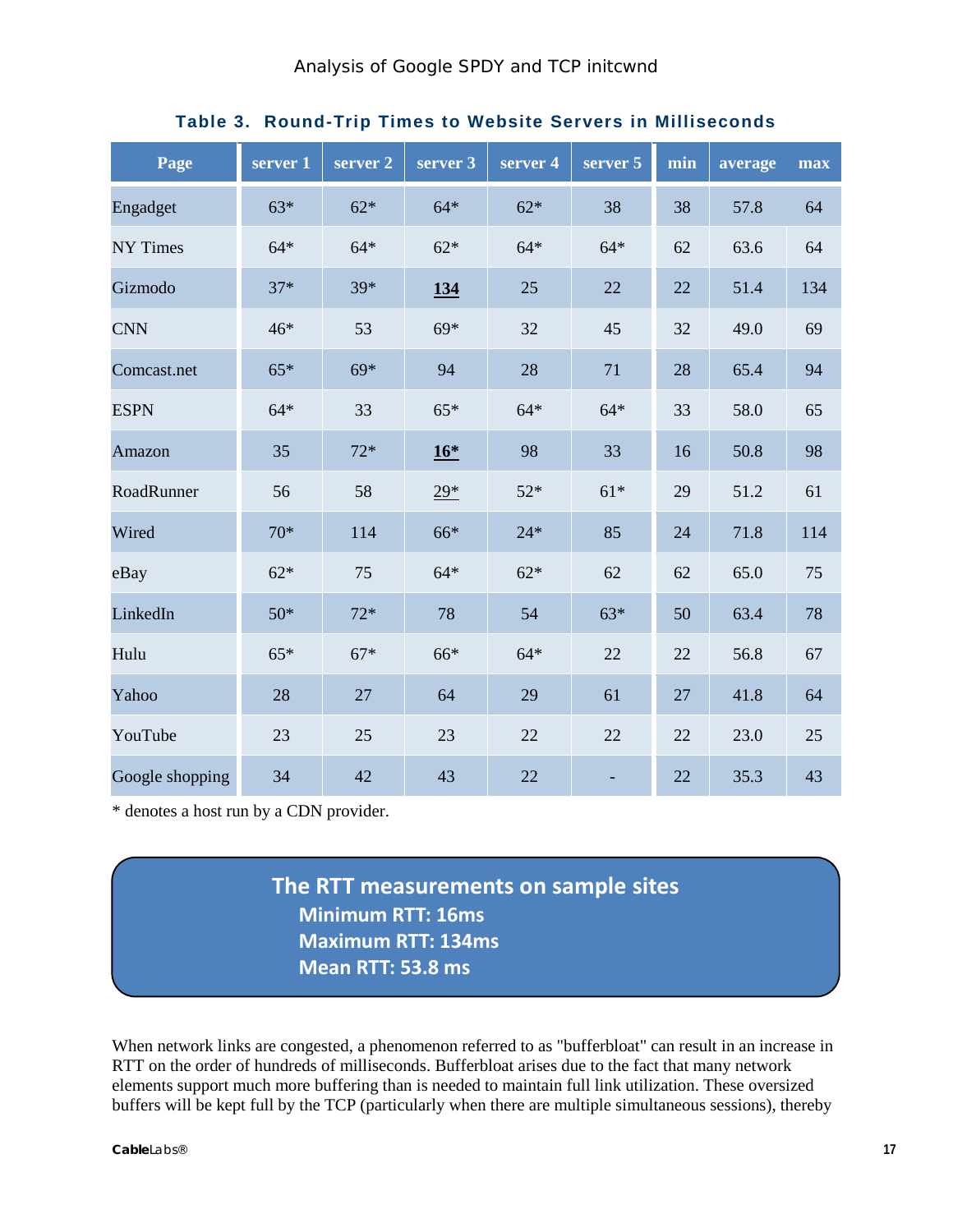causing an increase in latency. In recent updates to the DOCSIS 3.0 specification, a new feature has been added to mitigate this effect by proper sizing of the cable modem's upstream buffer. At this time, 14 cable modem models from 10 manufacturers have been certified as supporting this feature. For more detail on bufferbloat and the DOCSIS Buffer Control feature, see: [\[http://www.cablelabs.com/specifications/CM-](http://www.cablelabs.com/specifications/CM-GL-Buffer-V01-110915.pdf)[GL-Buffer-V01-110915.pdf\]](http://www.cablelabs.com/specifications/CM-GL-Buffer-V01-110915.pdf).

#### <span id="page-17-0"></span>4.2.2 ACCESS NETWORK DATA RATE

Residential access network data rates have steadily risen over time, with a 10 Mbps downstream rate and 1 Mbps upstream rate being fairly common in North America, and 20 Mbps x 2 Mbps rates becoming increasingly available. Many operators offer even higher tiers, with DOCSIS speeds in Europe up to 360 Mbps on the very high end, but typically they currently have fairly low take rates. Some access networks may have lower speed limitations placed on the services such as public and outdoor Wi-Fi currently being deployed by MSOs. For purposes of our investigation of the two proposed technologies, we will utilize the 10x1 and 20x2 data rate configurations.

#### <span id="page-17-1"></span>4.2.3 PACKET LOSS

It is important to note that packet loss due to router (or switch) buffer overflow is expected behavior in networks, particularly when TCP is utilized. In fact, packet loss due to buffer overflow is fundamental to the congestion avoidance algorithm in TCP; it is the only signal that the TCP has (absent the Explicit Congestion Notification field in IP packets) that it has saturated the link and needs to reduce its transmission rate. As a result, it is not a concern in this testing. The concern here is random packet loss due to noise, interference or network faults that will effectively send TCP an erroneous signal to reduce its transmission rate.

In wired networks, packet loss due to noise is fairly uncommon, with packet loss rates of approximately  $10^{-5}$  being typical for DOCSIS networks. In wireless networks, packet loss can vary dramatically as a result of interference and fluctuations in carrier-to-noise ratio.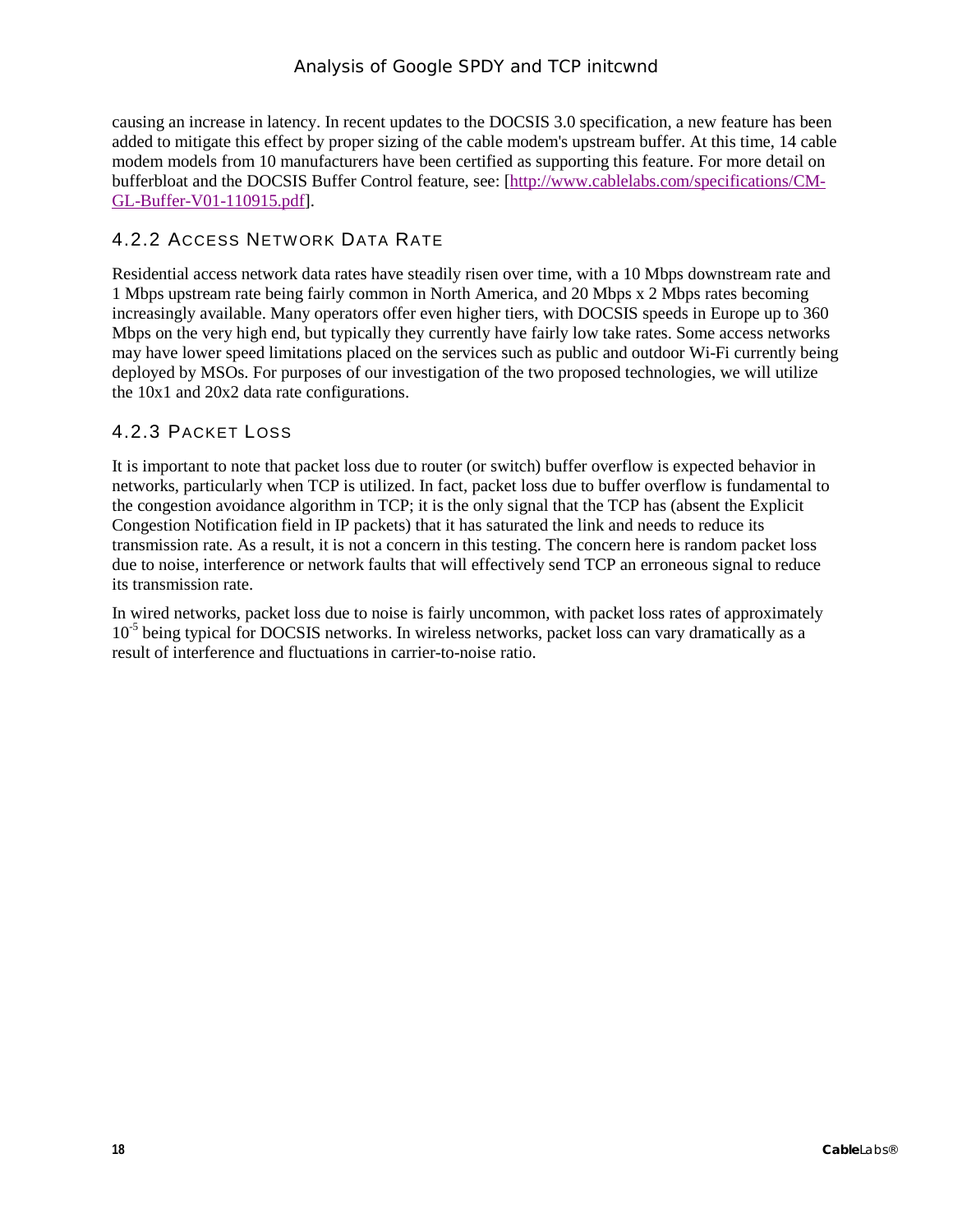# <span id="page-18-0"></span>**5 LABORATORY TESTING AND RESULTS**

# <span id="page-18-1"></span>**5.1 GOALS**

The goals of the testing are to investigate the page load performance impacts of the two proposed technologies. In particular, we examine Google SPDY with an eye toward evaluating SPDY's ability to achieve the stated performance goal and to understand what aspects of SPDY provide acceleration and in which scenarios. Testing is limited to the SPDY "basic" features; no testing of server-push or server-hint is included in this study, primarily due to the fact that the performance enhancement gained by using them would be heavily dependent on how they are configured and utilized by the website administrator. Some benchmarks of server-push and server-hint have been published by external sources; see [\[https://docs.google.com/View?id=d446246\\_0cc6c6dkr\]](https://docs.google.com/View?id=d446246_0cc6c6dkr). The results have not shown a statistically significant gain.

As stated previously, the TCP initcwnd increase is tested both independently (using HTTPS) and in conjunction with SPDY.

## <span id="page-18-2"></span>**5.2 LABORATORY ENVIRONMENT**

The entire test network was virtualized on a dedicated VMWare ESX Virtual Server. The test network consisted of 7 virtual hosts, each having two network interfaces. A single network interface on each host was connected to a virtual LAN within the ESX environment. The second network interface on each host was connected to the corporate network. During the experiments, the CPU load on the virtualization server was checked to ensure that it was not impacting the results.



<span id="page-18-3"></span>**Figure 4. Test Bed Configuration**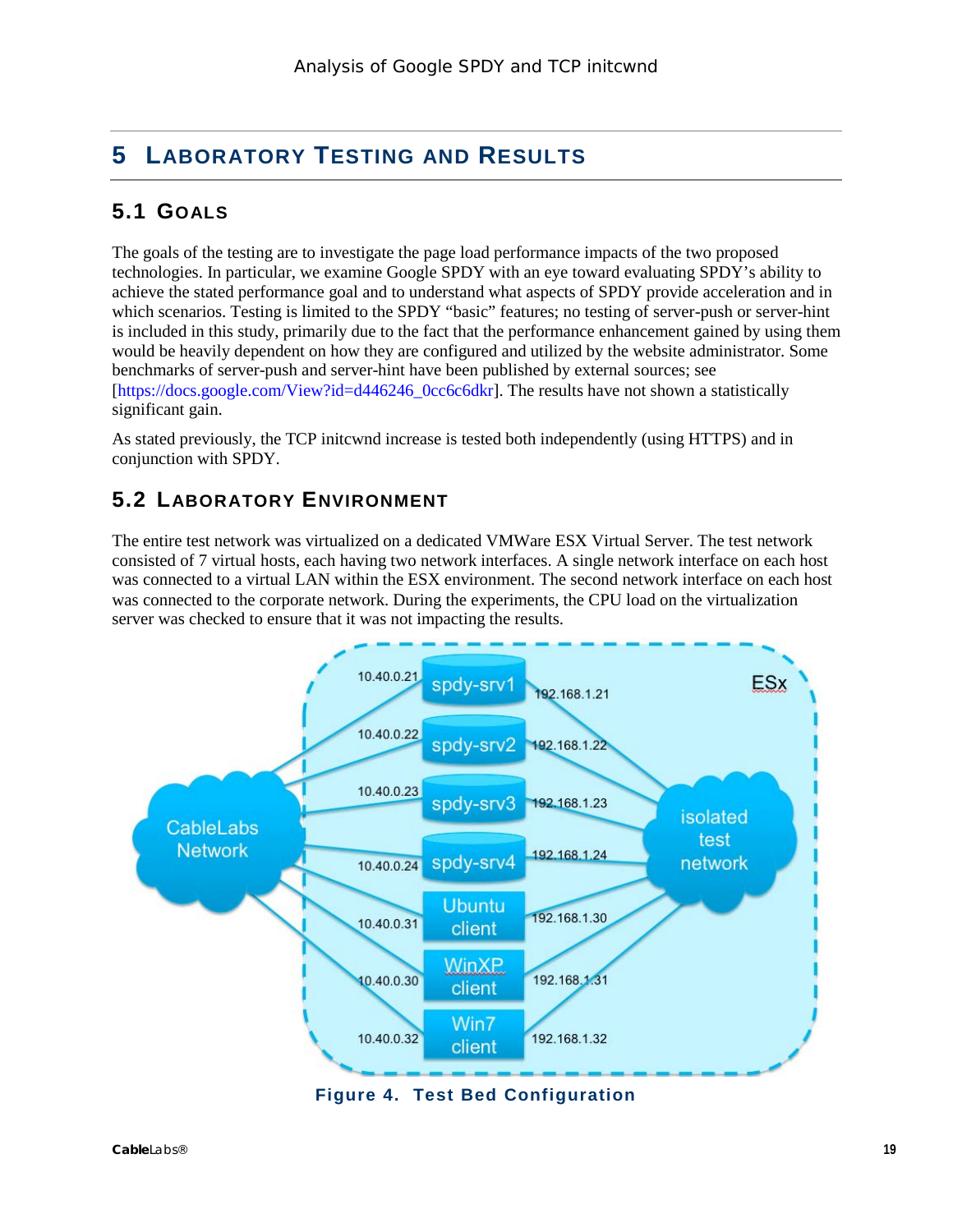#### <span id="page-19-0"></span>5.2.1 WEB SERVER CONFIGURATION

Four of the hosts were configured identically as web servers, with the following software:

- OS: Ubuntu 11.04
- Web Server: "Express-SPDY" written in JavaScript for node.js

The "Express-SPDY" server is the melding of a compact and efficient open-source HTTPS server (known as "Express") with an open-source SPDY/2 implementation called "node-spdy". The implementation is written in JavaScript using the node.js server environment. This implementation was chosen over the Chromium package published by Google due to the fact that it was lightweight and could be deployed relatively easily. Unfortunately, the version of Express-SPDY available at the time of this testing was found to not be stable, and required some work to debug and fix prior to beginning any testing. Since our testing commenced, the author of node-spdy rewrote a large part of the package.

#### <span id="page-19-1"></span>5.2.2 CLIENT CONFIGURATIONS

The remaining three hosts were configured as client machines. The primary client ran Windows 7, and the other two clients (used for spot testing) ran Windows XP and Ubuntu 11.04.

All clients used the Chrome 16 browser, with the SPDY Benchmarking plugin, and were installed with Wireshark to capture network traffic.

The Dummynet [\[http://info.iet.unipi.it/~luigi/dummynet/\]](http://info.iet.unipi.it/~luigi/dummynet/) network simulator was used to simulate the various network conditions.

# <span id="page-19-2"></span>**5.3 TEST CONDITIONS**

**288 Test Variants executed 20-100 times each. 3 protocol enhancement options tested 3 typical web pages served across varying number of web servers**

#### <span id="page-19-3"></span>5.3.1 PROTOCOL OPTIONS

As previously stated, the testing is intended to compare the SPDY protocol to the HTTPS protocol, and to investigate the use of the increased TCP Initial Congestion Window (initcwnd) (both with HTTPS and in conjunction with SPDY). As a result, we measured the time it took to load a web page using four different protocol options as shown in [Table](#page-20-1) 4. One option defines the baseline scenario or "Base Case": with HTTPS for transport and the default initcwnd setting of 3. The results for the three cases involving a proposed enhancement are then compared to the "Base Case".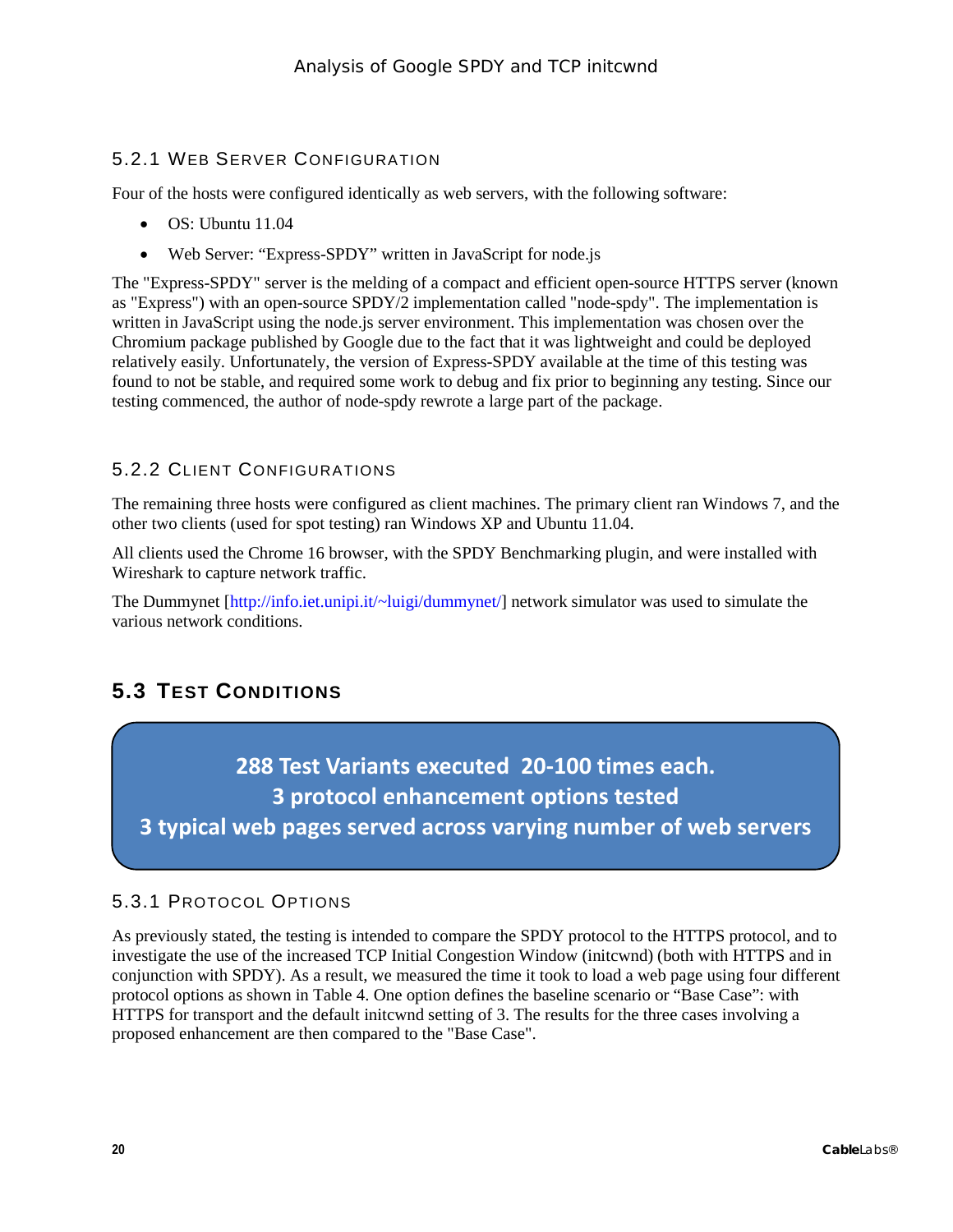<span id="page-20-1"></span>

|                       | <b>HTTPS</b>      | <b>SPDY</b> |
|-----------------------|-------------------|-------------|
| $\text{initound} = 3$ | <b>Base Case</b>  | CASE 1      |
| initewnd $= 10$       | CASE <sub>2</sub> | CASE 3      |

#### <span id="page-20-0"></span>5.3.2 WEB SITES

Nine different "websites" were used to evaluate the impact that the content and server configuration would have on the test results. The nine websites were formed by the 3x3 matrix of three different server configurations and three different web pages as follows.

#### *5.3.2.1 Server Configurations*

The server configuration parameter determined how all of the web resources for a page were served.

- 1. Server Case 1, all resources were served by a single server.
- 2. Server Case 2, the resources were divided equally across two servers.
- 3. Server Case 3, the resources were divided equally across four servers.

#### *5.3.2.2 Web Pages*

Three web pages were used in testing. These pages were chosen to span a range of possible page configurations.

# **3 sample web pages used Page B most closely models a typical page based on the sites surveyed in Section [4.1.](#page-14-1)**

**Page A** consisted of 102 total resources, with a total page size of 369 KB. It was composed of the following resources:

- 1 HTML file: 12.8 KB
- 1 JavaScript Library (jquery.js): 94.5 KB
- 100 JPEG images: min/mean/max/stddev size  $= 1.3/2.6/5.5/1.2$  KB

**Page B** consisted of 101 total resources, with a total page size of 1.4 MB. It was composed of the following resources:

- 1 HTML file: 8.2 KB
- 100 JPEG/PNG/GIF images:
	- min/mean/max/stddev size  $= 46B/14KB/103KB/24KB$
	- Approximately log-uniform size distribution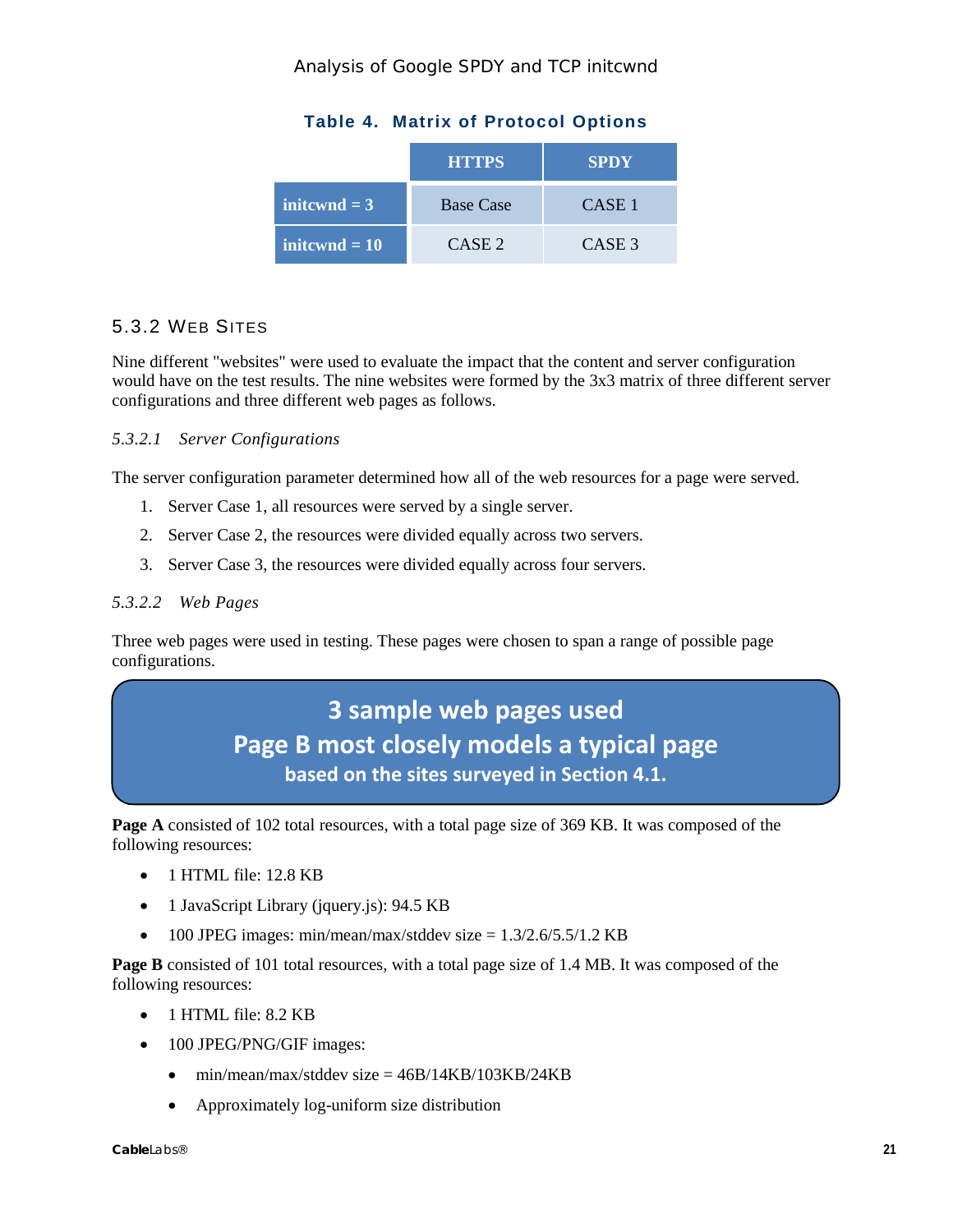**Page C** consisted of 11 total resources, with a total page size of 3.0 MB. It was composed of the following resources:

- 1 HTML file: 0.8 KB
- 10 JPEG images: min/mean/max/stddev size  $= 298/302/310/4$  KB

#### <span id="page-21-0"></span>5.3.3 CHANNEL CONDITIONS

Eight different channel conditions were used in the testing. These eight cases were formed from the 2x2x2 matrix of the following parameters:

- Configured Data Rate:
	- 10 Mbps downstream, 1 Mbps upstream
	- 20 Mbps downstream, 2 Mbps upstream
- Round Trip Time:
	- $\bullet$  20 ms
	- $\bullet$  100 ms
- Packet Loss Rate:
	- $\bullet$  0%
	- $1\%$

The two Configured Data Rates were chosen to match two commonly used residential high-speed data service configurations. The Round Trip Times correspond to a fairly short RTT that models a user accessing a site that is located fairly close to them (or is accelerated by a CDN), as well as a longer RTT which models a U.S. coast-to-coast page load or a case where there is increased upstream latency due to bufferbloat. The two packet loss rates correspond to an idealistic case that might be approached by an end-to-end wired network connection and a case with packet loss that might be more typical of a network connection that includes a Wi-Fi link.

#### <span id="page-21-1"></span>5.3.4 TEST EXECUTION

The test execution will be performed in the following fashion:

- Run all 288 test conditions on Win 7
- Run spot tests on WinXP and Ubuntu
- For each test condition, perform 20 page loads (clearing cache and resetting connections before each load) and calculate median load time.

## <span id="page-21-2"></span>**5.4 TEST RESULTS**

The result of the spot tests on WinXP and Ubuntu were consistent with the results for the Win7 testing. The raw data for the WinXP and Ubuntu test cases are provided in the appendix, but will not be discussed further in this report.

As described in Section [5.3.1,](#page-19-3) the 2x2 matrix of protocol options will be presented as three different "cases", where each case represents the gain achieved by using one of the three proposed protocol enhancement options compared to the base case. This section is broken into three subsections that correspond to the three cases.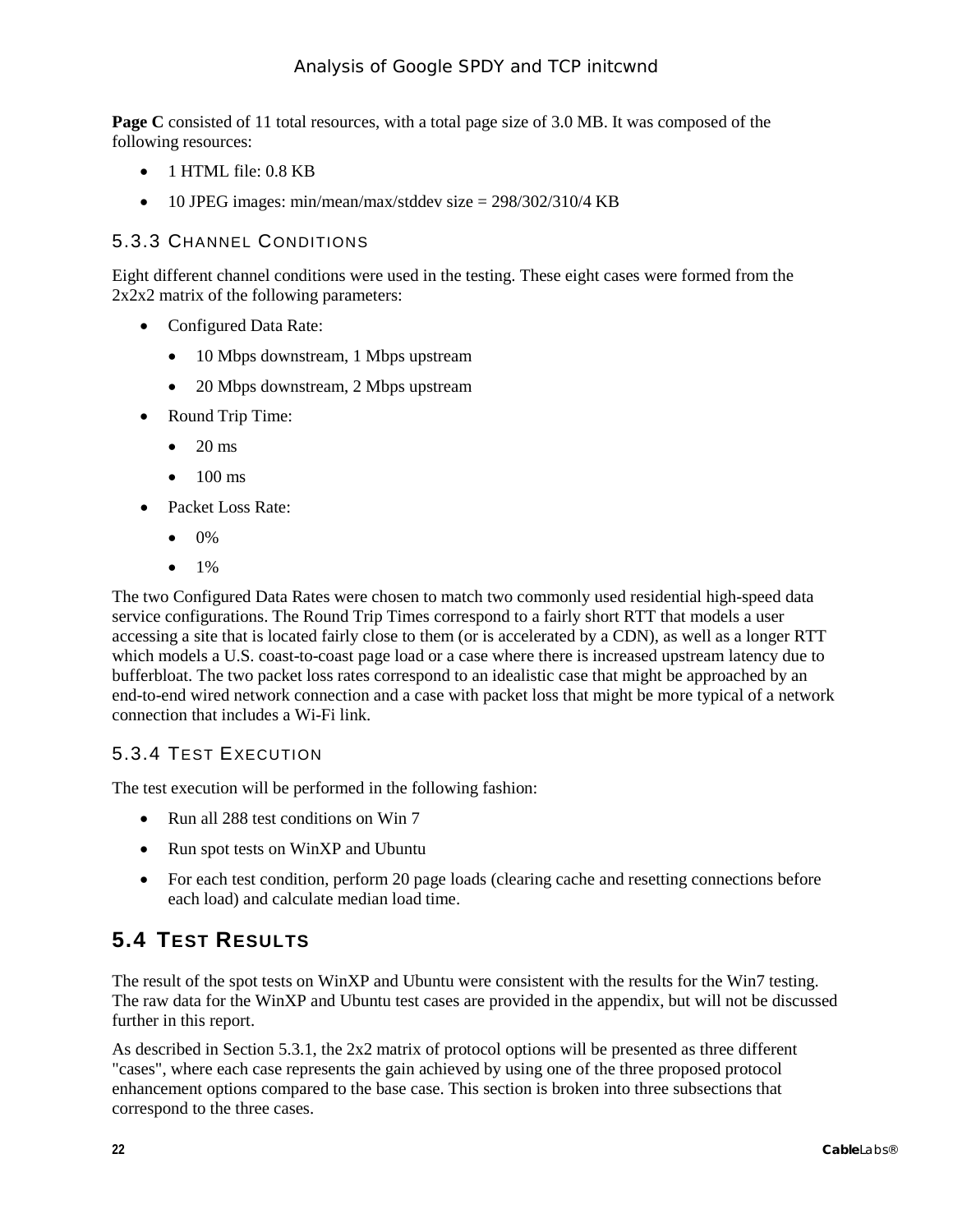For each case, the results comprise a five-dimensional matrix of test conditions. In order to present the results in a compact way, each subsection below will first examine the impact that website configuration has on the achieved gain, then second will examine the impact of the channel conditions.

The results provide a comparison between the median web page download time achieved using the proposed protocol enhancement option and that which is achieved in the base case.

#### <span id="page-22-0"></span>5.4.1 CASE 1: SPDY VS. HTTPS

Case 1 compares the median web page download time achieved using SPDY/2 to the median time achieved using HTTPS. The comparison is made for each website configuration and channel condition combination. The comparison is reported as a "gain", which is calculated as the ratio of median page load time using HTTPS to the median page load time using SPDY. As a result, gain values greater than 1 indicate that SPDY/2 provides an advantage over HTTPS. As an additional point of reference, a gain of 2 corresponds to a 50% reduction in page load time, the goal to which SPDY aspires.

As stated above, the impact that the website configuration has on the achieved gain will be examined first.

[Table](#page-22-1) 5 shows the 3x3 matrix of website configurations. For each website, the maximum, minimum and mean gain values (across all channel conditions) are provided, in the manner shown below.

|      | max |  |  |  |  |  |
|------|-----|--|--|--|--|--|
| mean |     |  |  |  |  |  |
| min  |     |  |  |  |  |  |

In [Table](#page-22-1) 5, gain values that represent SPDY/2 achieving the goal of 50% (or more) reduction in page load time are shaded green, and gain values that represent SPDY/2 degrading the page load time are shaded red.

gain  $\geq 2$  $gain < 1$ 

<span id="page-22-1"></span>Additionally, row-wise, column-wise, and overall statistics are calculated and shown around the periphery of the 3x3 matrix.

|         | 1 server | 2 servers | 4 servers | average |
|---------|----------|-----------|-----------|---------|
|         | 4.1      | 1.8       | 1.8       | 4.1     |
| Page A  | 2.4      | 1.3       | 1.3       | 1.7     |
|         | 1.6      | 1.1       | 1.1       | 1.1     |
|         | 3.3      | 1.4       | 1.4       | 3.3     |
| Page B  | 1.7      | 1.0       | 1.0       | 1.3     |
|         | 0.8      | 0.6       | 0.7       | 0.6     |
|         | 1.0      | 1.0       | 1.1       | 1.1     |
| Page C  | 0.5      | 0.7       | 0.9       | 0.7     |
|         | 0.3      | 0.4       | 0.5       | 0.3     |
|         | 4.1      | 1.8       | 1.8       | 4.1     |
| average | 1.6      | 1.0       | 1.1       | 1.2     |
|         | 0.3      | 0.4       | 0.5       | 0.3     |

#### **Table 5. Website Impact on SPDY Gain**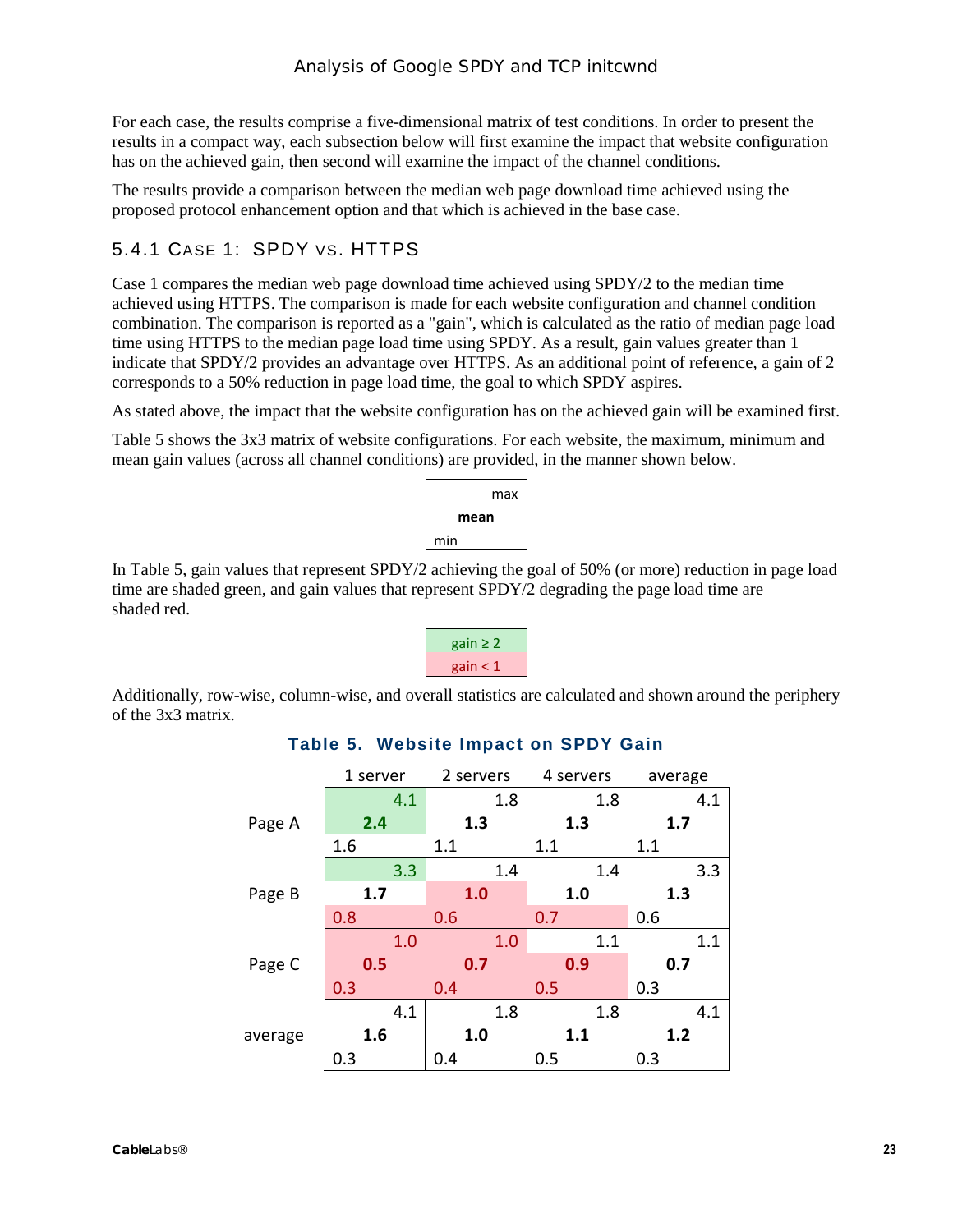These results show that SPDY worked well for Page A (many smaller images), showing gains across all test conditions and an average gain of 1.7. For Page B (many images more typical size), the results were a bit more hit-or-miss, with SPDY not always resulting in improved performance. Nonetheless, on average a gain of 1.3 was achieved. Page C (small number of large images), on the other hand, resulted in almost universally worse performance with SPDY than with HTTPS. In the worst case, SPDY resulted in a 3.3x increase in page load time (gain of 0.3). On average SPDY took 1.4x longer (gain of 0.7) to download Page C than traditional HTTPS.

In general, the SPDY impact (positive or negative) diminished as more servers were utilized. This is the result of the increased parallelism and decreased number of objects requested per SPDY session, which if taken to the extreme would result in a pattern of requests that is similar to the HTTPS case.

The results shown in [Table](#page-23-0) 6 examine the impact that channel conditions have on SPDY performance (relative to HTTPS). Since the channel conditions were formed from a 2x2x2 matrix of data-rate, RTT, and packet-loss rate (PLR), the results are depicted as two 2x2 matrices of data-rate and RTT, one corresponding to the 0% PLR test cases, and the other corresponding to the 1% PLR test cases. For each channel condition, the results for all nine websites are summarized via the maximum, mean, and minimum gain achieved. Similar to the row and column statistics provided in the website impact analysis in [Table](#page-22-1) 5, summary statistics for all three dimensions are provided around the periphery of the  $2x2x2$ cube (i.e., in the right-most column, the last row, and the third table).

| <b>0% PLR</b> |     | 20ms    |     |     | 100ms |     |     | average |     |
|---------------|-----|---------|-----|-----|-------|-----|-----|---------|-----|
|               |     |         | 2.1 |     |       | 4.1 |     |         | 4.1 |
| 10/1          |     | 1.4     |     |     | 1.7   |     |     | 1.6     |     |
|               | 0.7 |         |     | 0.8 |       |     | 0.7 |         |     |
|               |     |         | 1.6 |     |       | 3.4 |     |         | 3.4 |
| 20/2          |     | 1.2     |     |     | 1.6   |     |     | 1.4     |     |
|               | 0.5 |         |     | 0.7 |       |     | 0.5 |         |     |
|               |     |         | 2.1 |     |       | 4.1 |     |         | 4.1 |
| average       |     | 1.3     |     |     | 1.6   |     |     | 1.5     |     |
|               | 0.5 |         |     | 0.7 |       |     | 0.5 |         |     |
|               |     |         |     |     |       |     |     |         |     |
| <b>1% PLR</b> |     | 20ms    |     |     | 100ms |     |     | average |     |
|               |     |         | 2.3 |     |       | 2.2 |     |         | 2.3 |
| 10/1          |     | 1.1     |     |     | 0.9   |     |     | 1.0     |     |
|               | 0.4 |         |     |     |       |     |     |         |     |
|               |     |         |     | 0.3 |       |     | 0.3 |         |     |
|               |     |         | 2.0 |     |       | 1.7 |     |         | 2.0 |
| 20/2          |     | 1.0     |     |     | 0.8   |     |     | 0.9     |     |
|               | 0.3 |         |     | 0.3 |       |     | 0.3 |         |     |
|               |     |         | 2.3 |     |       | 2.2 |     |         | 2.3 |
| average       |     | $1.0\,$ |     |     | 0.8   |     |     | 0.9     |     |

#### <span id="page-23-0"></span>**Table 6. Channel Impact on SPDY Gain**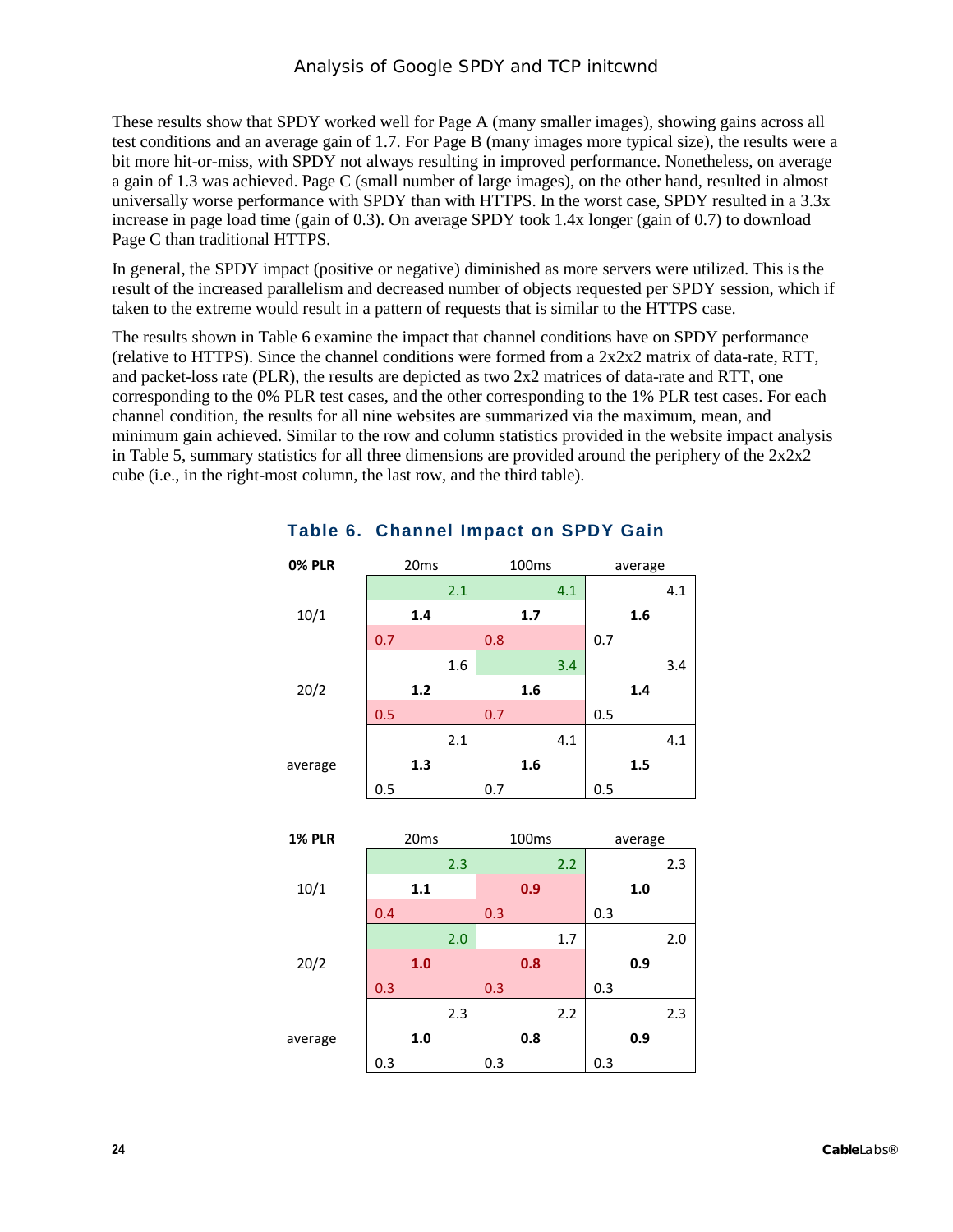|         | 20 <sub>ms</sub> |       | 100 <sub>ms</sub> |     |     | average |     |     |     |
|---------|------------------|-------|-------------------|-----|-----|---------|-----|-----|-----|
|         |                  |       | 2.3               |     |     | 4.1     |     |     | 4.1 |
| 10/1    | 1.3              |       | 1.3               |     |     | 1.3     |     |     |     |
|         | 0.4              |       |                   | 0.3 |     |         | 0.3 |     |     |
|         |                  |       | 2.0               |     |     | 3.4     |     |     | 3.4 |
| 20/2    |                  | 1.1   |                   |     | 1.2 |         |     | 1.1 |     |
|         | 0.3              |       |                   | 0.3 |     |         | 0.3 |     |     |
|         |                  |       | 2.3               |     |     | 4.1     |     |     | 4.1 |
| average |                  | $1.2$ |                   |     | 1.2 |         |     | 1.2 |     |
|         | 0.3              |       |                   | 0.3 |     |         | 0.3 |     |     |

The most interesting observation here is the comparison between the two PLR tests. SPDY provided significant gains when the PLR was 0% (average gain 1.5), but showed worse average performance than HTTPS when packet loss was 1% (average gain 0.9). This effect was more pronounced in the large RTT cases as compared to the small RTT.

This result points to a fundamental weakness of SPDY. With a typical HTTPS download of a web page, the browser will open a large number of simultaneous TCP connections. In this case, a random packet loss will cause the one affected connection to temporarily reduce its congestion window (and hence the effective data rate), but the other connections will be unaffected, and in fact may be able to opportunistically make use of the bandwidth made available by the affected connection. The result for HTTPS is that random packet loss has only a minor impact on page download time. In the case of SPDY, the number of parallel TCP connections is dramatically reduced (by as much as a factor of six), so that random packet loss has a much bigger impact on the overall throughput.

In the absence of packet loss, SPDY provides better gains as the RTT increases. This is the result of reducing the number of round trips needed to fetch all of the page resources. Nonetheless, there were test cases with 0 packet loss where SPDY performed worse than HTTPS. This only occurred with Page C; SPDY always provided a benefit for Pages A  $\&$  B when there was no packet loss. The root cause of the degradation is unknown.

Additionally, SPDY generally shows more gain in the lower Data Rate cases.

The overall average gain of 1.2 seen in our experiments aligns well with the performance gains that Google is seeing in their live deployments. In results presented in a December 8, 2011, Google TechTalk [\[http://www.cnx-software.com/2012/01/page/2/\]](http://www.cnx-software.com/2012/01/page/2/), they report a 15.4% improvement in page load time (equivalent to a gain of 1.18).

# **SPDY/2 provided an average gain of 1.2 (17% reduction in page load time)**

#### <span id="page-24-0"></span>5.4.2 CASE 2: INITCWND=10 VS. INITCWND=3

The initcwnd increase provides very modest gain across the majority of test cases. In a few cases there was a marginal degradation of performance compared to the default initcwnd case. Across all test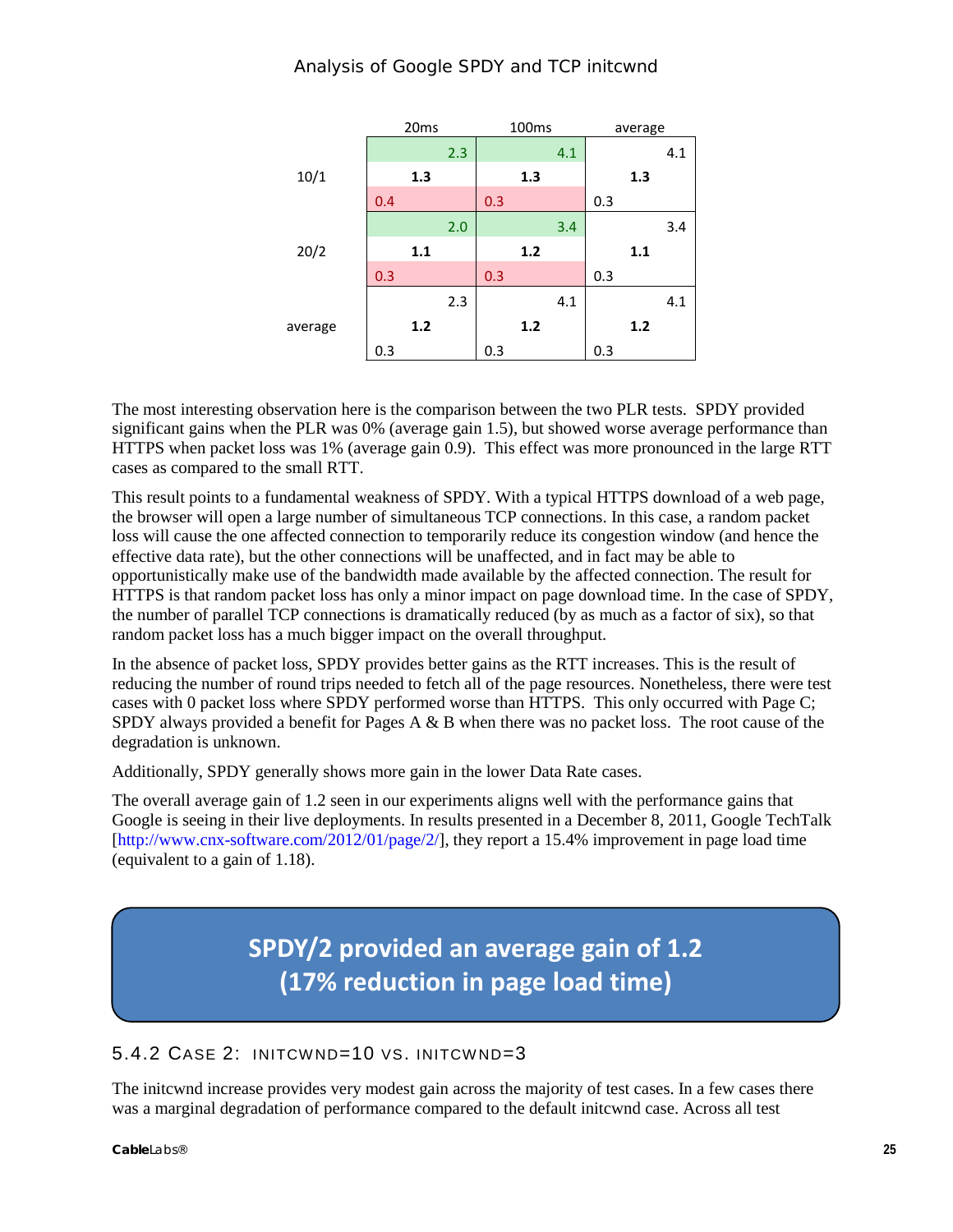<span id="page-25-0"></span>conditions an average gain of 1.1 (or 9% reduction in page load time) was seen, as indicated i[n Table](#page-25-0) 7 and [Table](#page-26-0) 8.

|         |     | 1 server |     | 2 servers |     | 4 servers |     | average |     |     |     |     |
|---------|-----|----------|-----|-----------|-----|-----------|-----|---------|-----|-----|-----|-----|
|         |     |          | 1.1 |           |     | 1.1       |     |         | 1.1 |     |     | 1.1 |
| Page A  |     | 1.0      |     |           | 1.0 |           |     | 1.0     |     |     | 1.0 |     |
|         | 0.9 |          |     | 1.0       |     |           | 0.9 |         |     | 0.9 |     |     |
|         |     |          | 1.1 |           |     | 1.3       |     |         | 1.2 |     |     | 1.3 |
| Page B  |     | 1.0      |     |           | 1.1 |           |     | 1.0     |     |     | 1.0 |     |
|         | 1.0 |          |     | 1.0       |     |           | 0.9 |         |     | 0.9 |     |     |
|         |     |          | 1.2 |           |     | 1.3       |     |         | 1.5 |     |     | 1.5 |
| Page C  |     | 1.1      |     |           | 1.1 |           |     | $1.2$   |     |     | 1.1 |     |
|         | 1.0 |          |     | 1.0       |     |           | 1.0 |         |     | 1.0 |     |     |
|         |     |          | 1.2 |           |     | 1.3       |     |         | 1.5 |     |     | 1.5 |
| average |     | 1.1      |     |           | 1.1 |           |     | 1.1     |     |     | 1.1 |     |
|         | 0.9 |          |     | 1.0       |     |           | 0.9 |         |     | 0.9 |     |     |

**Table 7. Website Impact on Initcwnd Gain**

Overall the Page C test cases showed a slightly higher gain over the other two pages. Since Page C involves large files, it isn't surprising that the effect is slightly more pronounced than in Page A. In Page A, the majority of resources can be delivered in 3 packets or less anyway, so the increase in initcwnd doesn't reduce the number of round-trips.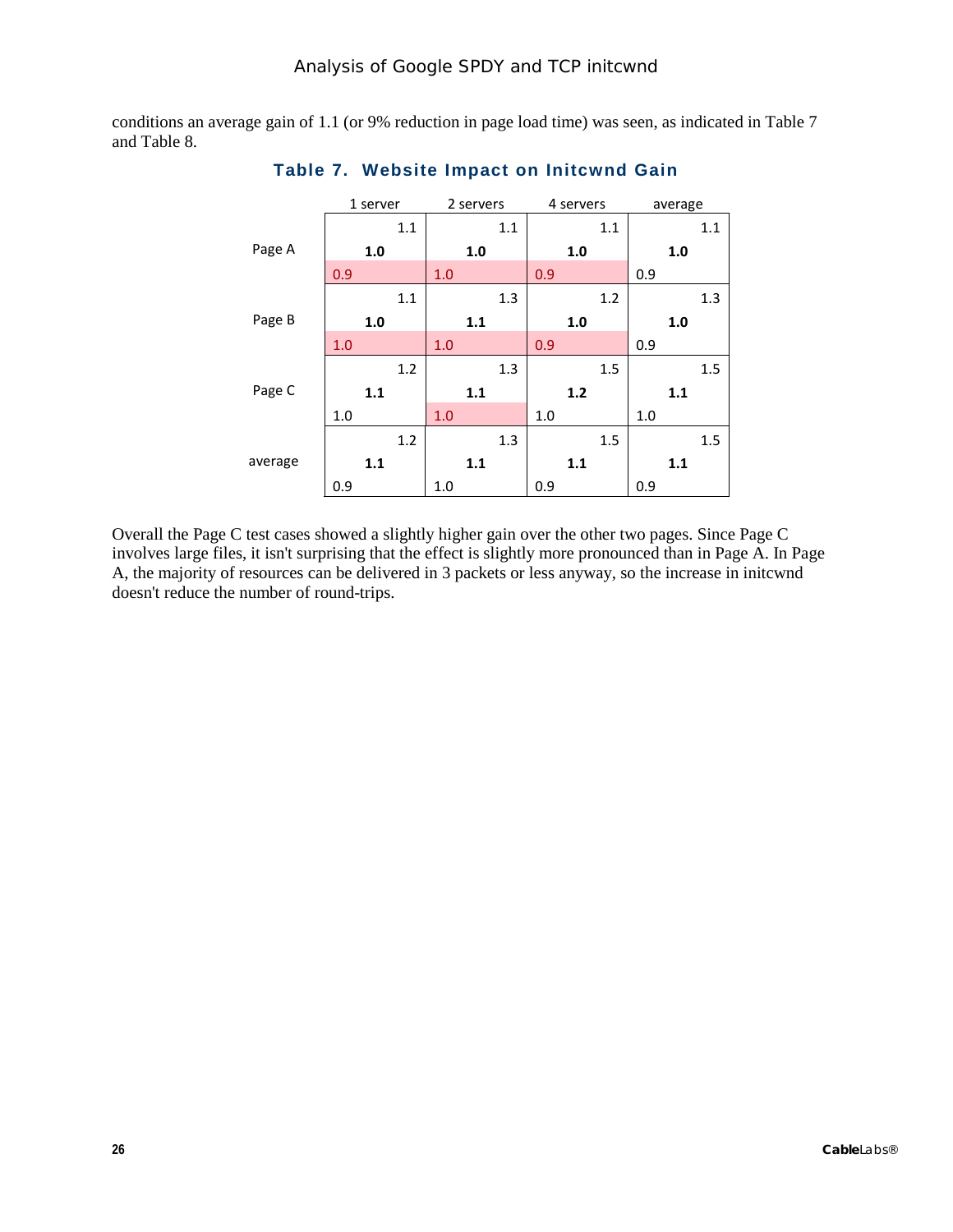| <b>0% PLR</b> | 20ms |     |     | 100ms |     | average |         |     |
|---------------|------|-----|-----|-------|-----|---------|---------|-----|
|               |      | 1.1 |     |       | 1.2 |         |         | 1.2 |
| 10/1          | 1.0  |     |     | 1.1   |     |         | 1.0     |     |
|               | 1.0  |     | 1.0 |       |     | 1.0     |         |     |
|               |      | 1.1 |     |       | 1.1 |         |         | 1.1 |
| 20/2          | 1.0  |     |     | 1.0   |     |         | 1.0     |     |
|               | 1.0  |     | 0.9 |       |     | 0.9     |         |     |
|               |      | 1.1 |     |       | 1.2 |         |         | 1.2 |
| average       | 1.0  |     |     | 1.0   |     |         | 1.0     |     |
|               | 1.0  |     | 0.9 |       |     | 0.9     |         |     |
|               |      |     |     |       |     |         |         |     |
| <b>1% PLR</b> | 20ms |     |     | 100ms |     |         | average |     |
|               |      | 1.5 |     |       | 1.2 |         |         | 1.5 |
| 10/1          | 1.1  |     |     | 1.1   |     |         | 1.1     |     |
|               | 0.9  |     | 1.0 |       |     | 0.9     |         |     |
|               |      | 1.4 |     |       | 1.3 |         |         | 1.4 |
| 20/2          | 1.1  |     |     | $1.1$ |     |         | 1.1     |     |
|               | 0.9  |     | 0.9 |       |     | 0.9     |         |     |
|               |      | 1.5 |     |       | 1.3 |         |         | 1.5 |
| average       | 1.1  |     |     | $1.1$ |     |         | 1.1     |     |
|               | 0.9  |     | 0.9 |       |     | 0.9     |         |     |
|               |      |     |     |       |     |         |         |     |
|               | 20ms |     |     | 100ms |     |         | average |     |
|               |      | 1.5 |     |       | 1.2 |         |         | 1.5 |
| 10/1          | 1.1  |     |     | 1.1   |     |         | 1.1     |     |
|               | 0.9  |     | 1.0 |       |     | 0.9     |         |     |
|               |      | 1.4 |     |       | 1.3 |         |         | 1.4 |
| 20/2          | 1.1  |     |     | 1.1   |     |         | 1.1     |     |
|               | 0.9  |     | 0.9 |       |     | 0.9     |         |     |
|               |      | 1.5 |     |       | 1.3 |         |         | 1.5 |
| average       | 1.1  |     |     | 1.1   |     |         | 1.1     |     |
|               | 0.9  |     | 0.9 |       |     | 0.9     |         |     |

#### <span id="page-26-0"></span>**Table 8. Channel Impact on Initcwnd Gain**

When viewing the results broken down by channel condition, we don't see a significant difference in gain from one channel condition to the next. Notably, even in the high RTT cases we don't see much change in the gain. This is likely due to the fact that the majority of resources had sizes that either fell below the 3 packet default initcwnd, or were much larger (i.e., over 210 packets each for the images in Page C) so that the initcwnd change might save a single RTT for a transfer that took 9 RTTs using the default initcwnd.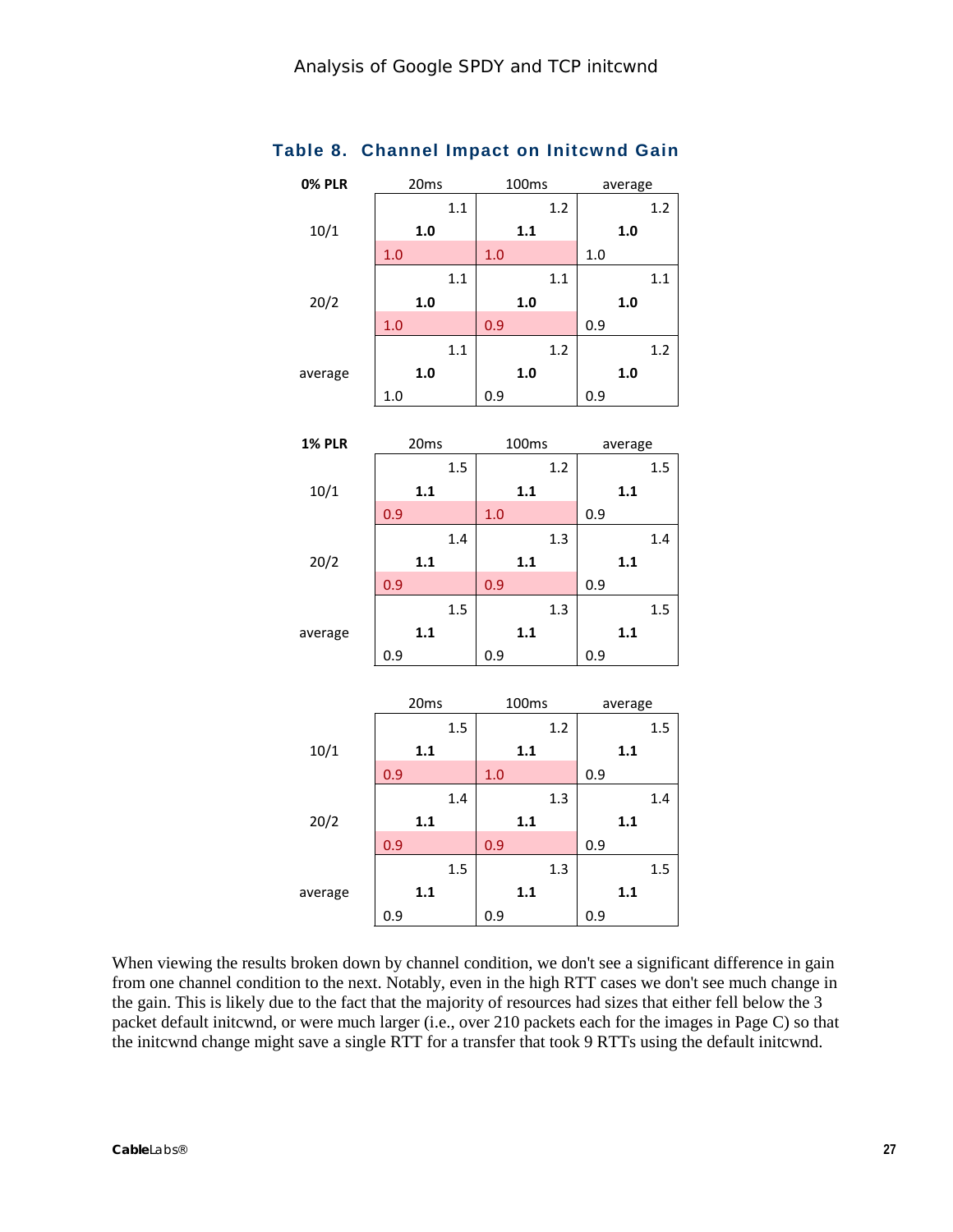# **The initcwnd increase provided an average gain of 1.1 (9% reduction in page load time)**

#### <span id="page-27-0"></span>5.4.3 CASE 3: SPDY+INITCWND=10 VS. HTTPS+INITCWND=3

The combination of SPDY and the initcwnd increase resulted in a benefit that was more than the product of the two individual gains. This is a result of the fact that, due to SPDY, all of the TCP sessions involved multiple round-trips, so the acceleration of initial data rate provided by the initcwnd increase resulted in tangible benefits. In fact, one case (Page A, single server) saw an astounding gain of 4.7. By examining the raw data in Appendix [A.3,](#page-32-0) the data shows that this combination reduced the median page load time of 8.7 seconds down to 1.9 seconds. Unfortunately, this result is not typical, and Page C again experienced worse performance when the new protocol options are used. The overall average gain seen was 1.4 across all test cases as shown in [Table](#page-27-1) 9 and [Table](#page-28-0) 10.

|         | 1 server |     |     | 2 servers |     | 4 servers |     |     | average |     |     |
|---------|----------|-----|-----|-----------|-----|-----------|-----|-----|---------|-----|-----|
|         |          | 4.7 |     |           | 2.3 |           |     | 1.5 |         |     | 4.7 |
| Page A  | 3.2      |     |     | 1.5       |     |           | 1.4 |     |         | 2.0 |     |
|         | 2.2      |     | 1.2 |           |     | 1.2       |     |     | 1.2     |     |     |
|         |          | 3.3 |     |           | 1.6 |           |     | 1.5 |         |     | 3.3 |
| Page B  | 1.9      |     |     | 1.1       |     |           | 1.1 |     |         | 1.4 |     |
|         | 0.9      |     | 0.6 |           |     | 0.7       |     |     | 0.6     |     |     |
|         |          | 1.0 |     |           | 1.0 |           |     | 1.1 |         |     | 1.1 |
| Page C  | 0.6      |     |     | 0.7       |     |           | 0.9 |     |         | 0.7 |     |
|         | 0.3      |     | 0.4 |           |     | 0.6       |     |     | 0.3     |     |     |
|         |          | 4.7 |     |           | 2.3 |           |     | 1.5 |         |     | 4.7 |
| average | 1.9      |     |     | 1.1       |     |           | 1.1 |     |         | 1.4 |     |
|         | 0.3      |     | 0.4 |           |     | 0.6       |     |     | 0.3     |     |     |

#### <span id="page-27-1"></span>**Table 9. Website Impact on SPDY+Initcwnd Gain**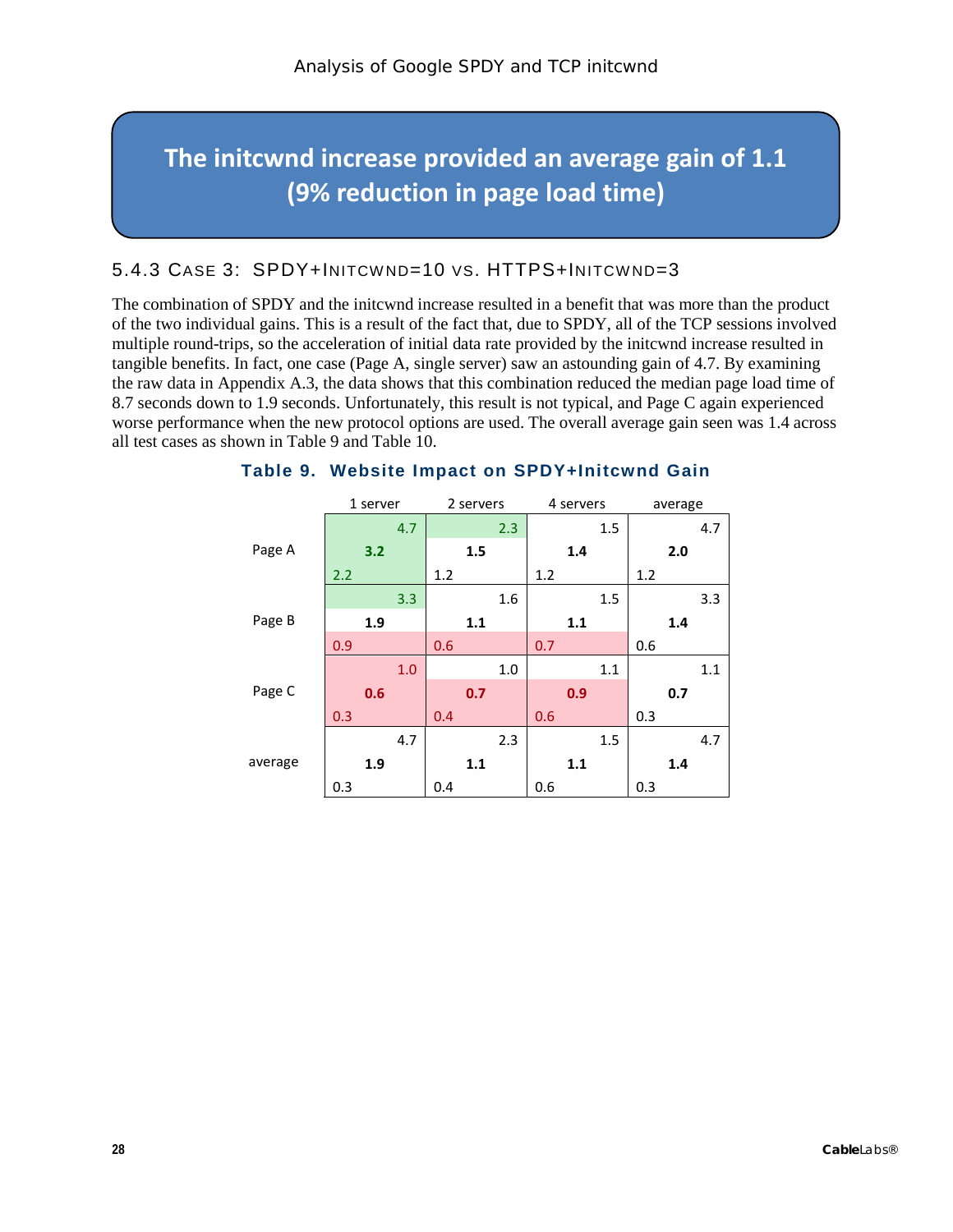#### <span id="page-28-0"></span>**Table 10. Channel Impact on SPDY+Initcwnd Gain**

| <b>0% PLR</b> | 20ms             | 100ms             | average |
|---------------|------------------|-------------------|---------|
|               | 3.2              | 4.7               | 4.7     |
| 10/1          | 1.7              | 1.8               | 1.8     |
|               | 1.0              | 0.9               | 0.9     |
|               | 3.1              | 3.9               | 3.9     |
| 20/2          | 1.6              | 1.7               | 1.6     |
|               | 0.7              | 0.7               | 0.7     |
|               | 3.2              | 4.7               | 4.7     |
| average       | 1.7              | 1.7               | 1.7     |
|               | 0.7              | 0.7               | 0.7     |
|               |                  |                   |         |
| <b>1% PLR</b> | 20ms             | 100ms             | average |
|               | 3.1              | 2.4               | 3.1     |
| 10/1          | $1.2$            | 0.9               | 1.1     |
|               | 0.4              | 0.3               | 0.3     |
|               | 2.8              | 2.2               | 2.8     |
| 20/2          | $1.2$            | 1.0               | 1.1     |
|               | 0.3              | 0.3               | 0.3     |
|               | 3.1              | 2.4               | 3.1     |
| average       | $1.2$            | 1.0               | 1.1     |
|               | 0.3              | 0.3               | 0.3     |
|               |                  |                   |         |
|               | 20 <sub>ms</sub> | 100 <sub>ms</sub> | average |
|               | 3.2              | 4.7               | 4.7     |
| 10/1          | 1.5              | 1.4               | 1.4     |
|               | 0.4              | 0.3               | 0.3     |
|               | 3.1              | 3.9               | 3.9     |
| 20/2          | 1.4              | 1.3               | 1.3     |
|               | 0.3              | 0.3               | 0.3     |
|               | 3.2              | 4.7               | 4.7     |
| average       | 1.4              | 1.3               | 1.4     |
|               | 0.3              | 0.3               | 0.3     |

In the packet loss test cases, there was a fairly significant performance loss with SPDY, as reported in earlier test cases. This is particularly true in the high RTT cases.

**SPDY/2 with the initcwnd increase provided an average gain of 1.4 (29% reduction in page load time)**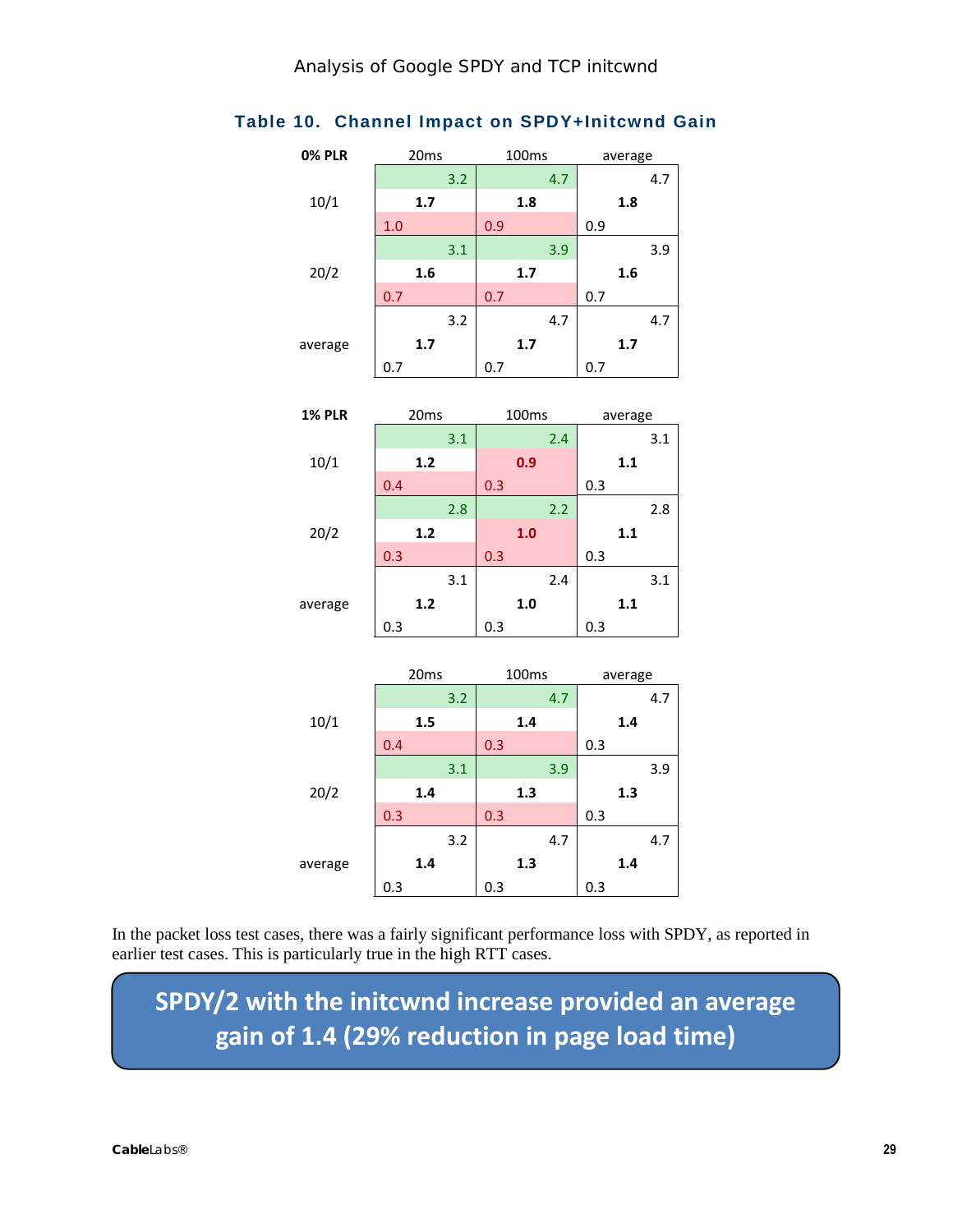#### <span id="page-29-0"></span>5.4.4 RESULTS SUMMARY

The results are summarized further in [Table](#page-29-1) 11. A caveat on the average results presented here is worth noting: the 72 test cases were selected to test the protocol changes in a fairly wide range of conditions in order to understand the impact that individual factors have on the performance gains. As a result, the 72 test cases likely do not comprise a statistically accurate random sampling of real-world sites, and so the average results presented here may not accurately reflect the average performance gain that would be seen in the real world. However, as noted previously, the average results do appear to align well with the average gains seen by Google via their live deployments with users utilizing the Chrome browser. Nonetheless, it is also interesting to examine the average gain achieved in a particular subset of the test conditions. For that we select the subset consisting of pages A&B operating on a wireline network (PLR=0%). For that subset, we see that the combination of SPDY/2 and the initcwnd increase achieves an average gain of 2.1 (52% reduction in page load time).

<span id="page-29-1"></span>

|                                              | <b>Case 1</b>  | Case 2            | Case 3         |
|----------------------------------------------|----------------|-------------------|----------------|
|                                              | <b>SPDY</b>    | initcwnd          | SPDY+initcwnd  |
| <b>Best Gain</b>                             | 4.1            | 1.5               | 4.7            |
| (all test conditions)                        | (A,1,10,100,0) | (C, 4, 10, 20, 1) | (A,1,10,100,0) |
| Average Gain<br>(all test conditions)        | 1.2            | 1.1               | 1.4            |
| <b>Worst Gain</b>                            | 0.3            | 0.9               | 0.3            |
| (all test conditions)                        | (C,1,x,x,1)    | (A,1,20,100,0)    | (C,1,20,100,1) |
| # test cases achieving gain $\geq 1$         | 40 of 72       | 58 of 72          | 44 of 72       |
|                                              | (56%)          | (81%)             | (61%)          |
| # test cases achieving gain $\geq 2$         | 8 of 72        | 0 of 72           | 14 of 72       |
|                                              | (11%)          | $(0\%)$           | (19%)          |
| Average Gain<br>(Pages A&B with PLR= $0\%$ ) | 1.8            | 1.0               | 2.1            |

#### **Table 11. Summary of Results**

**In the absence of packet loss, the combination of SPDY/2 and the increased initcwnd can achieve the goal of 50% reduction in page load time for certain web pages.**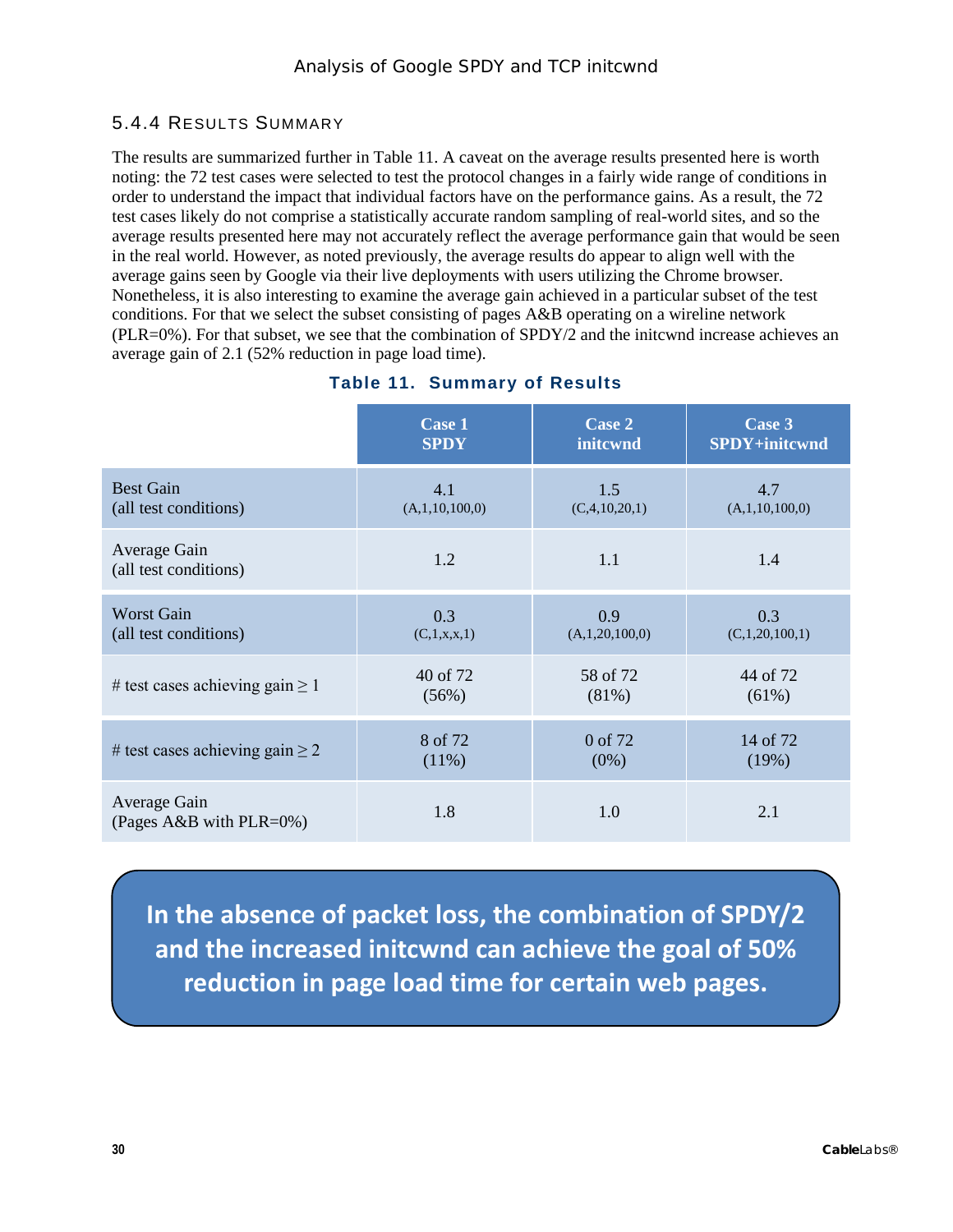# <span id="page-30-0"></span>**6 RECOMMENDATIONS AND CONCLUSIONS**

The results presented here indicate that SPDY/2 in conjunction with the TCP Initial Congestion Window increase has the potential to improve or impair web page download performance depending on a number of factors.

Deployment of SPDY/2 for general-purpose web servers should be considered in light the following concerns:

- 1. While the Chrome browser is an important browser (approximately 25% market share as of Jan. 2012), it is the only browser that truly utilizes SPDY out of the box at the time of writing this report.
- 2. Some web page downloads were significantly impaired by SPDY.
- 3. Work is underway on a revision to the protocol, and with standardization in the IETF a possibility in the near future, waiting may be worthwhile to see what develops in this space.

On the other hand, for a controlled environment where the MSO provides the servers, the client software, and the web content, SPDY might be a valuable tool. An example application might be a remote user interface (RUI) that is delivered via HTTP to an MSO-controlled CPE device, e.g., to support a video service. Some specific use-cases include: an MSO-provided set-top box that utilizes an HTML-based Remote UI; and an MSO-provided Gateway device that caches user interface elements to serve to Internet Protocol Set-Top Boxes (IP-STBs), tablets, etc., in the home. Note that the basic features of SPDY are not expected to provide any tangible benefits as compared to HTTP for video streaming (e.g., HTTP Live Streaming, MS Smooth Streaming, MPEG-DASH). In those cases the client makes a series of requests for the video fragment files that make up the video program. Since multiple fragments are not requested simultaneously, the multiplexing feature of SPDY would not be utilized. Nor would there be any gains from request header compression. The SPDY server-push function could potentially be used to push fragment files into a local (e.g., Gateway) cache in advance of them being requested by the client, and this technique could be utilized to enable centralized control over video stream bitrate adaptation. But, a similar outcome could be accomplished more simply via an HTTP/1.1 PUT or POST method.

In addition to potential uses for SPDY by cable MSOs, another area of interest might be the impact that SPDY would have on network traffic if it were to be widely adopted. In general the story here is good, by reducing the number of simultaneous TCP sessions and extending the duration of many of the sessions, other applications could see improved performance as a result of TCP congestion avoidance being invoked far more often. Secondly, the expectation would be to see a slight reduction in data usage, due to the greater efficiency that SPDY provides (fewer TCP control packets), as well as a slight increase in average packet size, due to the multiplexing of HTTP responses. Both of these factors will serve to reduce the packets per second rate of the network, which improves scalability of CMTSs, routers, DPI boxes, etc. Finally, equipment implementing Carrier Grade NAT (which will be a key element of the IPv6 transition in some networks) could see improved scalability as the number of simultaneous TCP connections is reduced.

In regards to the increase in the TCP Initial Congestion Window, while we see only marginal gains resulting from this enhancement, the change can be made simply by changing a server operating system parameter. It requires no client modifications. As a result, we see no reason not to set the server initcwnd at the proposed value of 10.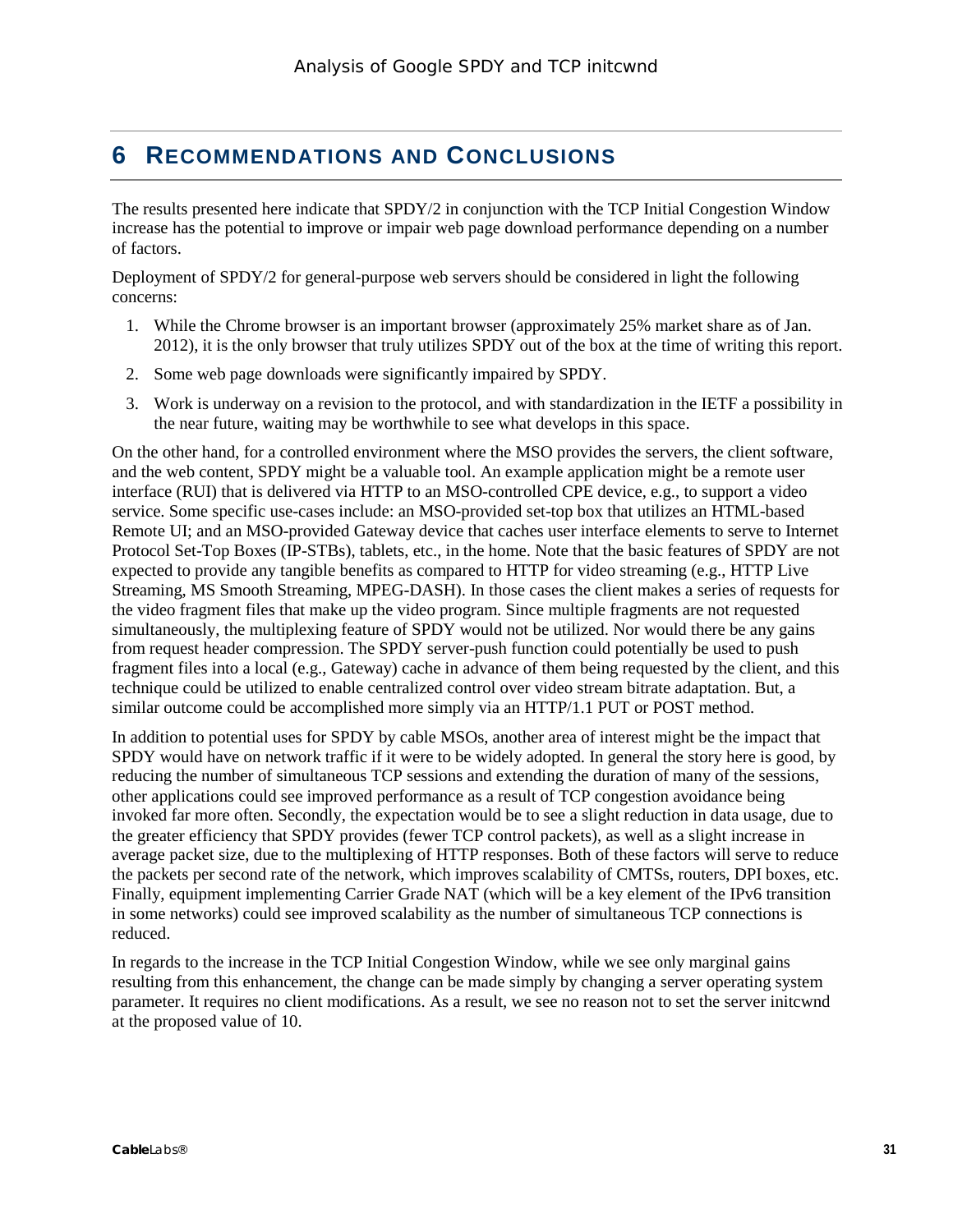# **APPENDIX A RAW DATA**

# **A.1 Ubuntu Raw Data**

| <b>Website Configuration</b> |                    |           | <b>Channel Condition</b> |            | Median Page Load Time (ms) |                    |  |  |
|------------------------------|--------------------|-----------|--------------------------|------------|----------------------------|--------------------|--|--|
| Page                         | <b>Num Servers</b> | DS (Mbps) | RTT (ms)                 | <b>PLR</b> | HTTPS, initcwnd=def        | SPDY, initcwnd=def |  |  |
| A                            | 1                  | 10        | 100                      | 1%         | 10771                      | 5074               |  |  |
| A                            | $\overline{2}$     | 10        | 100                      | 1%         | 7697                       | 6595               |  |  |
| A                            | 4                  | 10        | 100                      | 1%         | 5929                       | 4787               |  |  |
| B                            | 1                  | 10        | 100                      | 1%         | 12520                      | 13453              |  |  |
| B                            | $\overline{2}$     | 10        | 100                      | 1%         | 7968                       | 10613              |  |  |
| B                            | 4                  | 10        | 100                      | 1%         | 5559                       | 7198               |  |  |
| C                            | $\mathbf{1}$       | 10        | 100                      | 1%         | 8468                       | 28363              |  |  |
| C                            | 2                  | 10        | 100                      | 1%         | 5711                       | 15316              |  |  |
|                              | 4                  | 10        | 100                      | 1%         | 5588                       | 10410              |  |  |

## **A.2 WinXP Raw Data**

| <b>Website Configuration</b> |                         |           | <b>Channel Condition</b> |            | Median Page Load Time (ms) |                    |  |  |
|------------------------------|-------------------------|-----------|--------------------------|------------|----------------------------|--------------------|--|--|
| Page                         | <b>Num Servers</b>      | DS (Mbps) | RTT (ms)                 | <b>PLR</b> | HTTPS, initcwnd=def        | SPDY, initcwnd=def |  |  |
| А                            | $\mathbf{1}$            | 20        | 100                      | 0%         | 8645                       | 3625               |  |  |
| Α                            | $\overline{\mathbf{c}}$ | 20        | 100                      | 0%         | 5822                       | 4650               |  |  |
| А                            | 4                       | 20        | 100                      | 0%         | 4309                       | 3611               |  |  |
| B                            | $\mathbf{1}$            | 20        | 100                      | 0%         | 10557                      | 4707               |  |  |
| B                            | $\overline{2}$          | 20        | 100                      | 0%         | 6511                       | 5386               |  |  |
| B                            | 4                       | 20        | 100                      | 0%         | 4339                       | 4361               |  |  |
| C                            | $\mathbf 1$             | 20        | 100                      | 0%         | 4537                       | 7329               |  |  |
| $\mathsf C$                  | $\overline{\mathbf{c}}$ | 20        | 100                      | 0%         | 3084                       | 4872               |  |  |
| C                            | 4                       | 20        | 100                      | 0%         | 3342                       | 3892               |  |  |
| Α                            | $\mathbf{1}$            | 20        | 100                      | 1%         | 11879                      | 6004               |  |  |
| Α                            | $\overline{2}$          | 20        | 100                      | 1%         | 8620                       | 7145               |  |  |
| Α                            | 4                       | 20        | 100                      | 1%         | 6642                       | 5448               |  |  |
| B                            | $\mathbf 1$             | 20        | 100                      | 1%         | 14815                      | 17546              |  |  |
| B                            | $\overline{2}$          | 20        | 100                      | 1%         | 9581                       | 12625              |  |  |
| B                            | 4                       | 20        | 100                      | 1%         | 6373                       | 7975               |  |  |
| С                            | $\mathbf{1}$            | 20        | 100                      | 1%         | 10641                      | 35263              |  |  |
| $\mathsf C$                  | $\overline{2}$          | 20        | 100                      | 1%         | 7748                       | 19906              |  |  |
| $\mathsf C$                  | 4                       | 20        | 100                      | 1%         | 7656                       | 13092              |  |  |
| Α                            | $\mathbf{1}$            | 10        | 100                      | 0%         | 8644                       | 4012               |  |  |
| Α                            | $\overline{2}$          | 10        | 100                      | 0%         | 5786                       | 4675               |  |  |
| Α                            | 4                       | 10        | 100                      | 0%         | 4221                       | 3698               |  |  |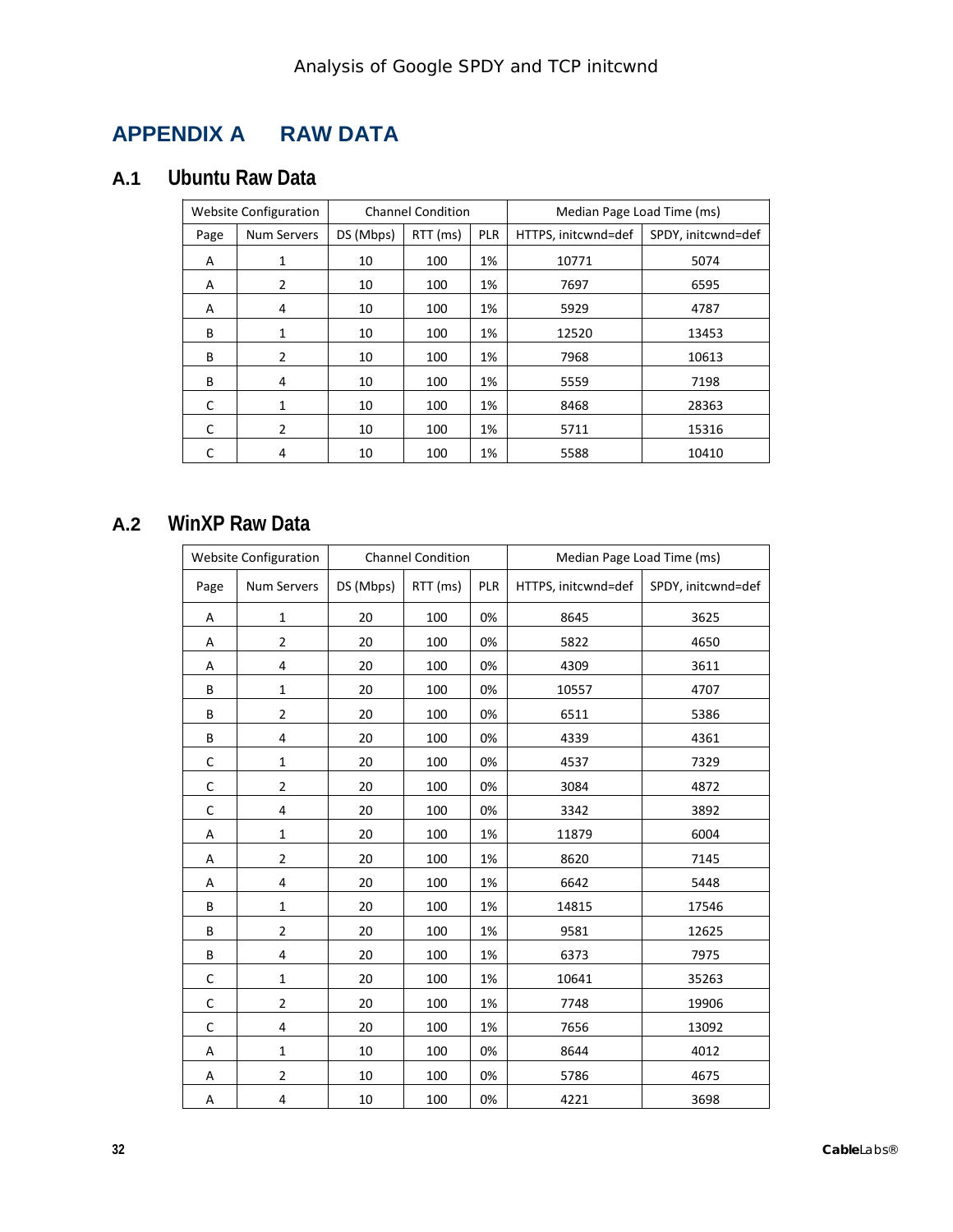|      | <b>Website Configuration</b> |           | <b>Channel Condition</b> |            | Median Page Load Time (ms) |                    |
|------|------------------------------|-----------|--------------------------|------------|----------------------------|--------------------|
| Page | <b>Num Servers</b>           | DS (Mbps) | RTT (ms)                 | <b>PLR</b> | HTTPS, initcwnd=def        | SPDY, initcwnd=def |
| B    | $\mathbf{1}$                 | 10        | 100                      | 0%         | 10557                      | 4325               |
| B    | 2                            | 10        | 100                      | 0%         | 6414                       | 5566               |
| B    | 4                            | 10        | 100                      | 0%         | 4358                       | 4548               |
| C    | 1                            | 10        | 100                      | 0%         | 4830                       | 7488               |
| C    | $\overline{2}$               | 10        | 100                      | 0%         | 3138                       | 5084               |
| C    | 4                            | 10        | 100                      | 0%         | 3249                       | 4172               |
| Α    | $\mathbf{1}$                 | 10        | 100                      | 1%         | 11537                      | 5173               |
| Α    | $\overline{2}$               | 10        | 100                      | 1%         | 8179                       | 6886               |
| A    | 4                            | 10        | 100                      | 1%         | 6201                       | 5116               |
| B    | 1                            | 10        | 100                      | 1%         | 14772                      | 15624              |
| B    | 2                            | 10        | 100                      | 1%         | 9388                       | 12406              |
| B    | 4                            | 10        | 100                      | 1%         | 6232                       | 7467               |
| C    | 1                            | 10        | 100                      | 1%         | 9573                       | 30003              |
| C    | $\overline{2}$               | 10        | 100                      | 1%         | 7581                       | 18297              |
| С    | 4                            | 10        | 100                      | 1%         | 7606                       | 12496              |

# <span id="page-32-0"></span>**A.3 Win7 Raw Data**

|      | Website<br>Configuration |           | <b>Channel Condition</b> |            |                        | Median Page Load Time (ms) |                       |                      |
|------|--------------------------|-----------|--------------------------|------------|------------------------|----------------------------|-----------------------|----------------------|
| Page | <b>Num</b><br>Servers    | DS (Mbps) | RTT (ms)                 | <b>PLR</b> | HTTPS,<br>initcwnd=def | SPDY,<br>initcwnd=def      | HTTPS,<br>initcwnd=10 | SPDY,<br>initcwnd=10 |
| Α    | 1                        | 20        | 20                       | 0%         | 2651                   | 1618                       | 2642                  | 854                  |
| Α    | $\overline{2}$           | 20        | 20                       | 0%         | 1881                   | 1175                       | 1774                  | 887                  |
| Α    | 4                        | 20        | 20                       | 0%         | 1755                   | 1262                       | 1695                  | 1207                 |
| B    | 1                        | 20        | 20                       | 0%         | 4441                   | 4084                       | 4435                  | 2063                 |
| B    | $\overline{2}$           | 20        | 20                       | 0%         | 2991                   | 2398                       | 2951                  | 2041                 |
| B    | 4                        | 20        | 20                       | 0%         | 2466                   | 1979                       | 2376                  | 1694                 |
| C    | $\mathbf{1}$             | 20        | 20                       | 0%         | 2373                   | 5112                       | 2180                  | 3261                 |
| C    | $\overline{2}$           | 20        | 20                       | 0%         | 2175                   | 2644                       | 2269                  | 2195                 |
| C    | 4                        | 20        | 20                       | 0%         | 2215                   | 2278                       | 2198                  | 2125                 |
| A    | 1                        | 20        | 100                      | 0%         | 7341                   | 2184                       | 8387                  | 1894                 |
| Α    | $\overline{2}$           | 20        | 100                      | 0%         | 5517                   | 4471                       | 5471                  | 3990                 |
| Α    | 4                        | 20        | 100                      | 0%         | 4338                   | 3492                       | 4171                  | 3169                 |
| B    | 1                        | 20        | 100                      | 0%         | 9382                   | 2939                       | 9867                  | 3082                 |
| B    | 2                        | 20        | 100                      | 0%         | 6503                   | 5112                       | 6275                  | 5541                 |
| B    | 4                        | 20        | 100                      | 0%         | 5292                   | 4125                       | 5440                  | 3880                 |
| C    | $\mathbf{1}$             | 20        | 100                      | 0%         | 4740                   | 4893                       | 4461                  | 5085                 |
| C    | 2                        | 20        | 100                      | 0%         | 4161                   | 5669                       | 3677                  | 5591                 |
| C    | 4                        | 20        | 100                      | 0%         | 4313                   | 4697                       | 3780                  | 4373                 |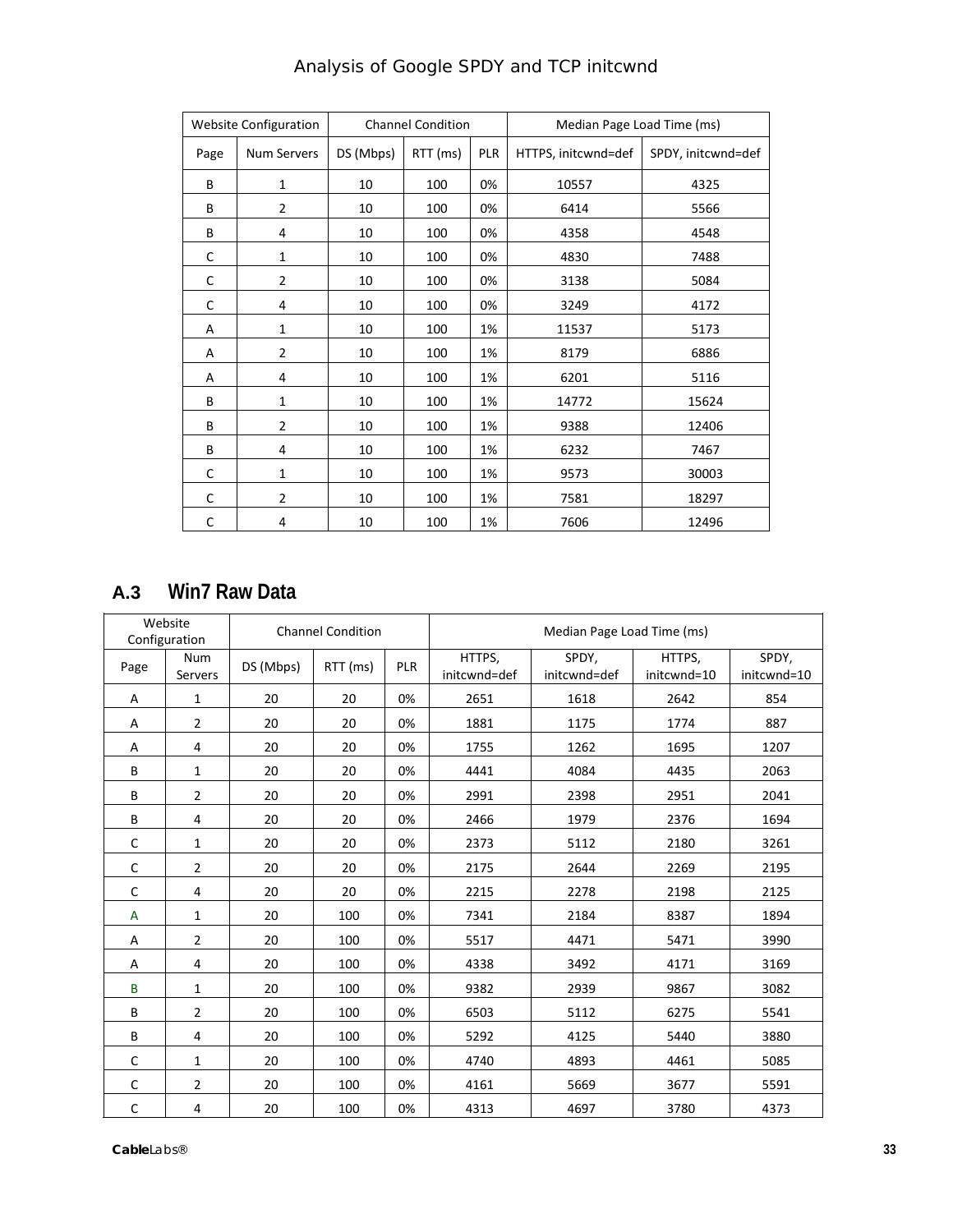#### **Website** website<br>
Configuration Condition Condition Median Page Load Time (ms) Page Num<br>Servers Num DS (Mbps) RTT (ms) PLR HTTPS, initcwnd=def SPDY, initcwnd=def HTTPS, initcwnd=10 SPDY, initcwnd=10 A 1 20 20 1% 4213 2091 4271 1499 A | 2 | 20 | 20 | 1% | 18428 | 14762 | 18600 | 13693 A | 4 | 20 | 20 | 1% | 14862 | 12015 | 15398 | 11542 B | 1 | 20 | 20 | 1% | 6811 | 5776 | 6682 | 5049 B 2 20 20 1% 29509 33087 23488 29776 B | 4 | 20 | 20 | 1% | 18085 | 25951 | 19745 | 18999 C 1 20 20 1% 3509 11767 2985 11037 C | 2 | 20 | 20 | 1% | 22234 | 47691 | 20874 | 47068 C | 4 | 20 | 20 | 1% | 28099 | 32248 | 20600 | 26658 A | 1 | 20 | 100 | 1% | 11024 | 6300 | 10607 | 5092 A | 2 | 20 | 100 | 1% | 30155 | 26138 | 28402 | 24695 A 4 20 100 1% 24625 22404 21919 16357 B | 1 | 20 | 100 | 1% | 14352 | 17765 | 13116 | 15681 B 2 20 100 1% 36520 60658 32067 59662 B | 4 | 20 | 100 | 1% | 24893 | 35236 | 27591 | 31443 C | 1 | 20 | 100 | 1% | 10311 | 33026 | 8927 | 33167 C 2 20 100 1% 41841 101007 31538 100423 C 4 20 100 1% 37827 61020 31629 58993 A | 1 | 10 | 20 |0% | 2854 | 1638 | 2611 | 885 A | 2 | 10 | 20 |0% | 2112 | 1185 | 1968 | 932 A | 4 | 10 | 20 |0% | 2355 | 1289 | 2315 | 1533 B | 1 | 10 | 20 | 0% | 4875 | 2324 | 4508 | 2077 B 2 10 20 0% 3469 2547 3346 2165 B | 4 | 10 | 20 | 0% | 3117 | 2312 | 3215 | 2128 C 1 10 20 0% 3356 4994 3247 3511 C 2 10 20 0% 3258 3272 3215 3141 C 4 10 20 0% 3249 3232 3247 3146 A | 1 | 10 | 100 | 0% | 8692 | 2126 | 8417 | 1853 A | 2 | 10 | 100 | 0% | 5573 | 4466 | 5696 | 4060 A | 4 | 10 | 100 |0% | 4633 | 3598 | 4405 | 3405 B | 1 | 10 | 100 | 0% | 10301 | 3126 | 10278 | 3091 B 2 10 100 0% 6762 5890 6730 5503 B | 4 | 10 | 100 | 0% | 5615 | 3959 | 5386 | 4114 C 1 10 100 0% 4850 6012 4533 5104 C 2 10 100 0% 5480 6162 4741 5965 C 4 10 100 0% 5467 4987 4798 4817 A | 1 | 10 | 20 | 1% | 4523 | 2000 | 4057 | 1457 A | 2 | 10 | 20 | 1% | 17564 | 12570 | 15869 | 12810

#### Analysis of Google SPDY and TCP initcwnd